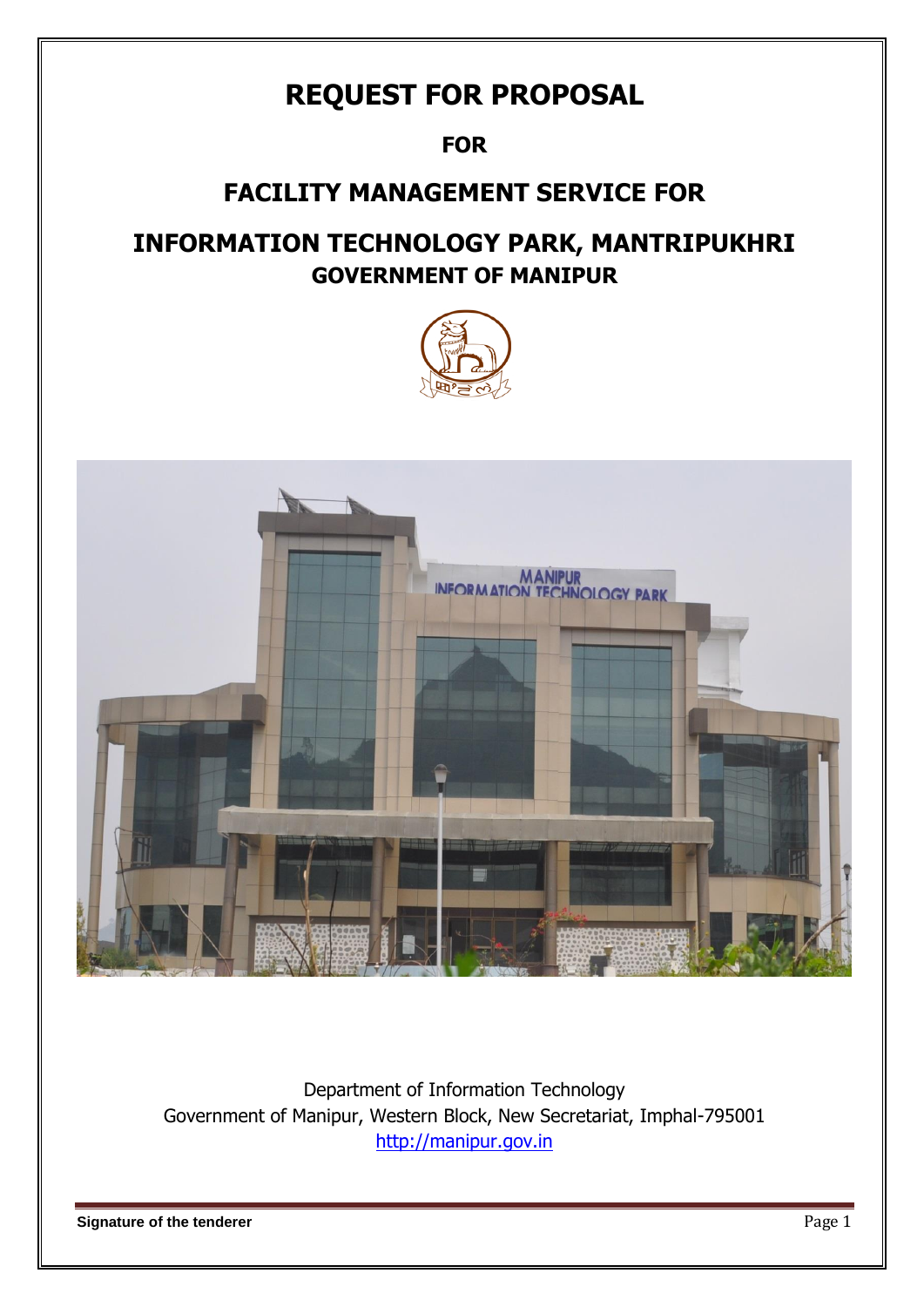## **1. TABLE OF CONTENTS**

| SL No.         | <b>Subject</b>                                                                |                |  |  |  |
|----------------|-------------------------------------------------------------------------------|----------------|--|--|--|
|                |                                                                               |                |  |  |  |
| $\mathbf{1}$   | <b>Table of Contents</b>                                                      | $\overline{2}$ |  |  |  |
| $\overline{2}$ | List of Abbreviation                                                          | 3              |  |  |  |
| 3              | Preface                                                                       | $\overline{4}$ |  |  |  |
| $\overline{4}$ | Schedule of Bid Process                                                       | 5              |  |  |  |
| 5              | <b>Eligibility Criteria of Bidders</b>                                        | 6              |  |  |  |
| 6              | Submission of Bid                                                             | $\overline{7}$ |  |  |  |
| 7              | Correspondence                                                                | 8              |  |  |  |
| 8              | Cost of Bid Document (Tender Fee)                                             | 8              |  |  |  |
| 9              | Earnest Money Deposit (EMD)                                                   | 8              |  |  |  |
| 10             | Scope of Work                                                                 | 8              |  |  |  |
| 11             | Vendor Management                                                             | 10             |  |  |  |
| 12             | <b>Instruction to Bidders</b>                                                 | 10             |  |  |  |
| 13             | <b>Evaluation Procedure</b>                                                   | 11             |  |  |  |
| 14             | Award of Contract and Performance Security Deposit                            | 12             |  |  |  |
| 15             | Service Level Agreement (SLA)                                                 | 13             |  |  |  |
| 16             | General Terms and Condition of bid                                            | 16             |  |  |  |
| 17             | <b>Duration of Contract</b>                                                   | 17             |  |  |  |
| 18             | <b>Variation Clause</b>                                                       | 18             |  |  |  |
| 19             | <b>Payment Terms</b>                                                          | 18             |  |  |  |
| 20             | Conciliation, Arbitration & Jurisdiction                                      | 18             |  |  |  |
| 21             | Failure to Provide Services as Requisitioned as per the Contract              | 19             |  |  |  |
|                | Agreement                                                                     |                |  |  |  |
| 22             | <b>Suspension of Work</b>                                                     | 19             |  |  |  |
| 23             | Termination of Contract Agreement                                             | 19             |  |  |  |
| 24             | Force Majeure                                                                 | 19             |  |  |  |
|                | <b>Annexure - I</b> , Check list of Documents to be Enclosed                  | 20             |  |  |  |
|                | List of Documents to be Submitted as Technical Bid                            | 20             |  |  |  |
|                | List of Documents to be Submitted as Financial Bid                            | 20             |  |  |  |
|                | <b>Annexure - II</b> , Declaration of Acceptance of Terms & Conditions of the | 21             |  |  |  |
|                | <b>RFP</b>                                                                    |                |  |  |  |
|                | <b>Annexure - III</b> , Technical Bid                                         |                |  |  |  |
|                | <b>Annexure - IV, Financial Bid</b>                                           |                |  |  |  |
|                | <b>Annexure - V, Formant of Agreement</b>                                     | 24             |  |  |  |
|                | <b>Annexure - VI, Performa of the EMD Bank Guarantee</b>                      |                |  |  |  |
|                | <b>Annexure - VII</b> , Performa of the Performance Security Bond             |                |  |  |  |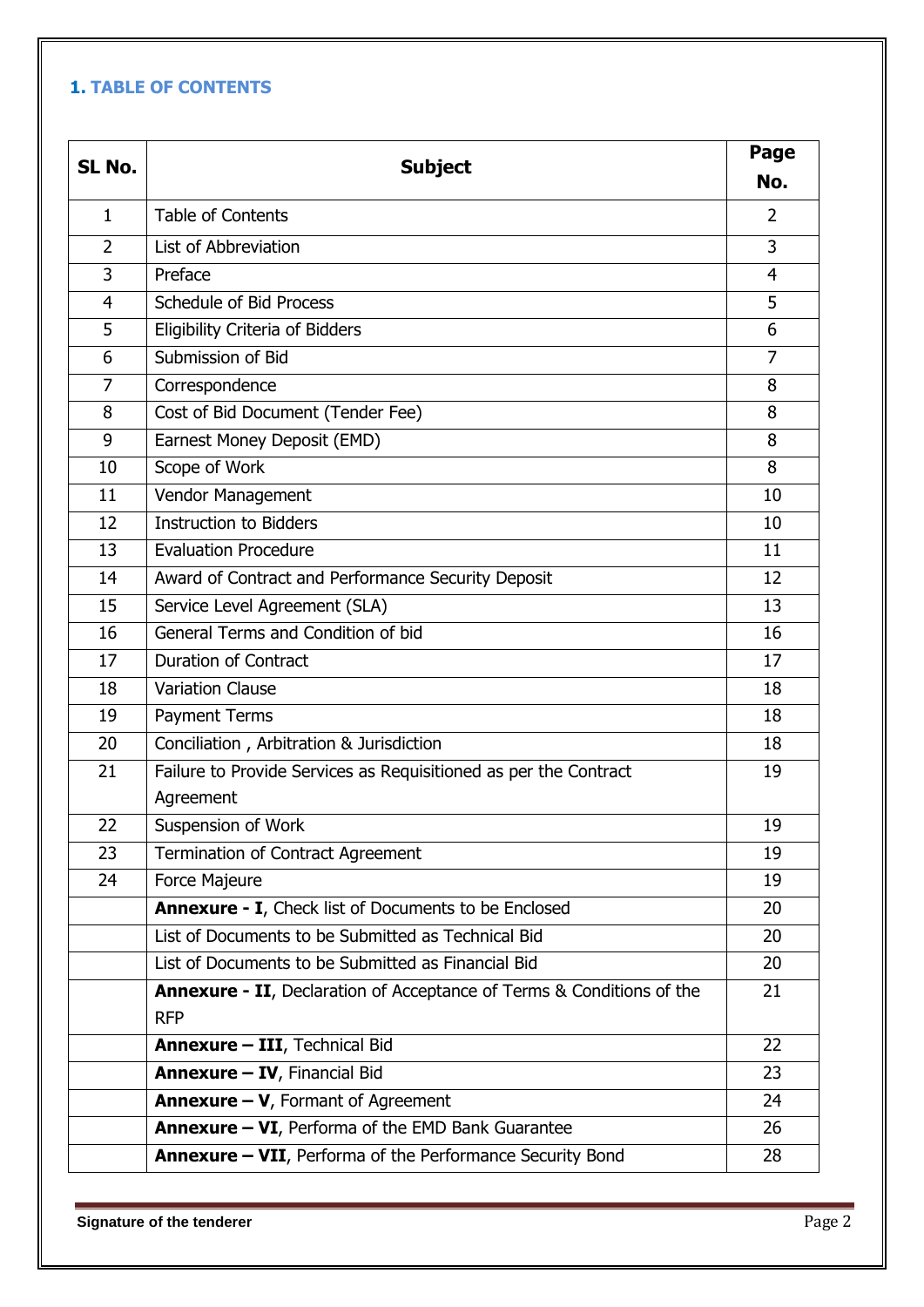## **2. LIST OF ABBREVIATION**

| <b>Abbreviation</b> | <b>Description</b>                                                                                                               |
|---------------------|----------------------------------------------------------------------------------------------------------------------------------|
| <b>DIT</b>          | Department of Information Technology, Government of Manipur                                                                      |
| <b>IteS</b>         | Information Technology enabled services                                                                                          |
| DeitY               | Department of Electronics and Information Technology                                                                             |
| GoI                 | Government of India                                                                                                              |
| <b>MCIT</b>         | Ministry of Communication and Information Technology                                                                             |
| <b>MMP</b>          | <b>Mission Mode Project</b>                                                                                                      |
| <b>EMD</b>          | <b>Earnest Money Deposit</b>                                                                                                     |
| <b>RFP</b>          | Request for Proposal                                                                                                             |
| <b>NeGP</b>         | National e-Governance Plan                                                                                                       |
| <b>SLA</b>          | Service Level Agreement                                                                                                          |
| <b>BOQ</b>          | <b>Bill of Quantity</b>                                                                                                          |
| Agreement           | The Contract Agreement to be executed between DIT and Agency,<br>subsequent to the Letter of Award                               |
| GoM                 | Government of Manipur                                                                                                            |
| <b>SPF</b>          | <b>State Portal Framework</b>                                                                                                    |
| Agency/ Contractor  | The Agency/Contractor engaged pursuant to this RFP for conducting<br>the Work as per the Scope of Work defined in this document. |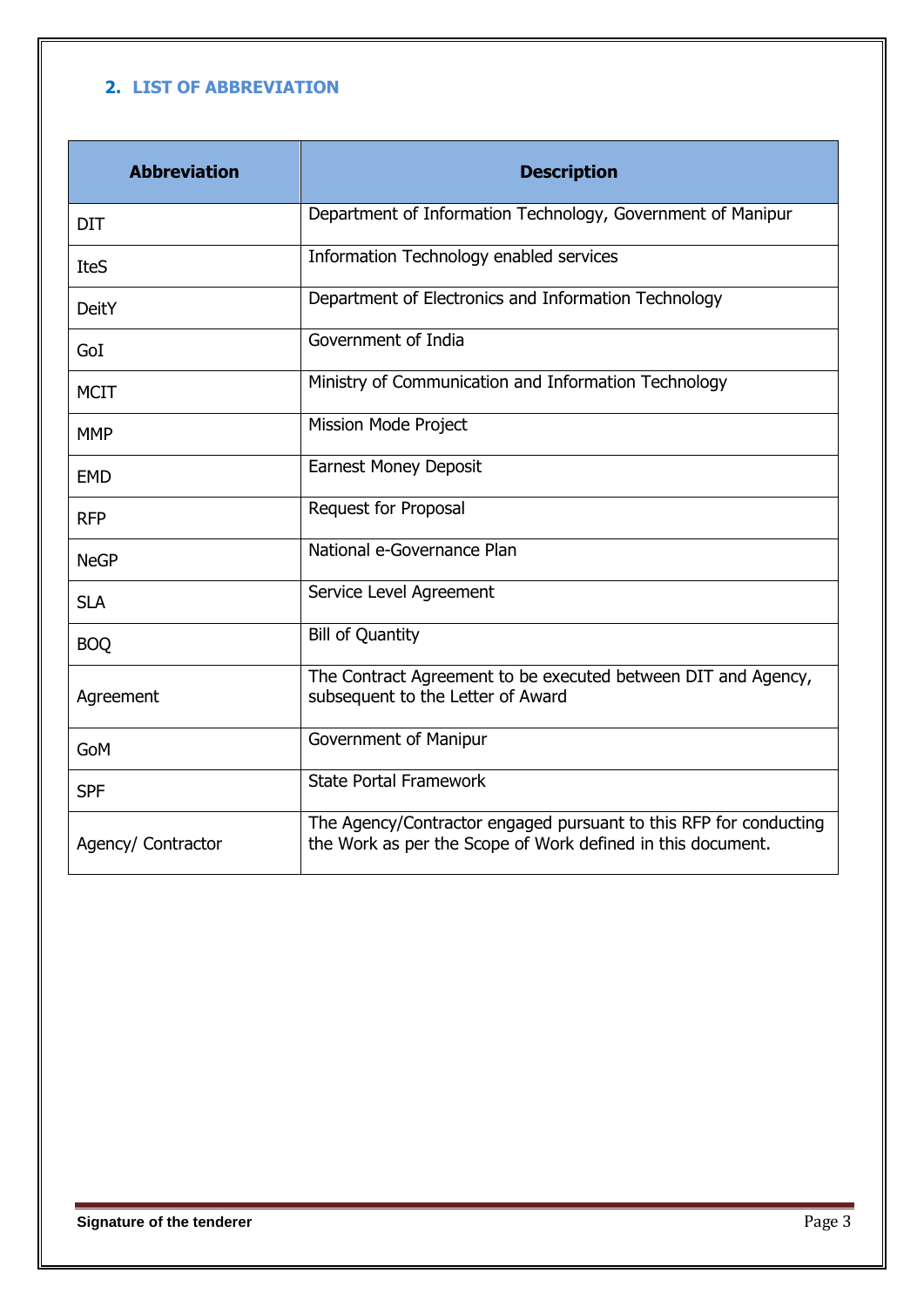#### **3. PREFACE**

Department of Information Technology, Government of Manipur (GoM), has embarked on a major initiative for encouraging entrepreneurs in their endeavour of sustainable growth by setting up an Information Technology Park at Mantripukhri, Imphal.

For smooth functioning of the IT Park in a 24X7X365 mode, the IT Park is required to be managed efficiently by an Agency that will take care of all activities related to operation and maintenance of the IT Park.

The purpose of this RFP is to engage an agency to undertake Facility Management Service (FMS) on 24X7 basis for the following indicative items.

- $\checkmark$  Operation and Maintenance of Internal Network Connectivity infrastructure such as Switches, Routers, Modems, Firewall and LAN including structured cabling.
- $\checkmark$  Maintenance and operation of electrical equipment's along with Electrical Panels, Switches, Sockets etc.
- $\checkmark$  Maintenance of IT Infrastructure and peripheral.
- $\checkmark$  Operation and Maintenance of Online UPS for power backup including battery.
- $\checkmark$  Operation and Maintenance of Diesel Generator for power backup.
- $\checkmark$  Operation and Maintenance of Air conditioning units.
- $\checkmark$  Maintenance of Solar Panels with battery.
- $\checkmark$  Civil Works (Replacement of broken Tiles, Glass panels, partitions', Doors, Windows etc.
- $\checkmark$  Operation and Maintenance of Lift.
- $\checkmark$  Operation and Maintenance of Fire Extinguisher/ Prevention/ Detection System.
- $\checkmark$  Helpdesk Service.
- $\checkmark$  Housekeeping.
- $\checkmark$  Physical Security Personal of IT Park.
- $\checkmark$  Waste Handling and Disposal

Online bids are therefore, requested from eligible Firms for engagement of their services through this 'Request for Proposal' (RFP). The complete bid document can be downloaded from the state e-procurement website https://www.manipurtenders.gov.in and the interested bidders will have to submit their offer in electronic formats by uploading both technical and financial proposal on this website with their digital signatures. The complete bid document can also be seen on the website [http://manipur.gov.in.](http://manipur.gov.in/)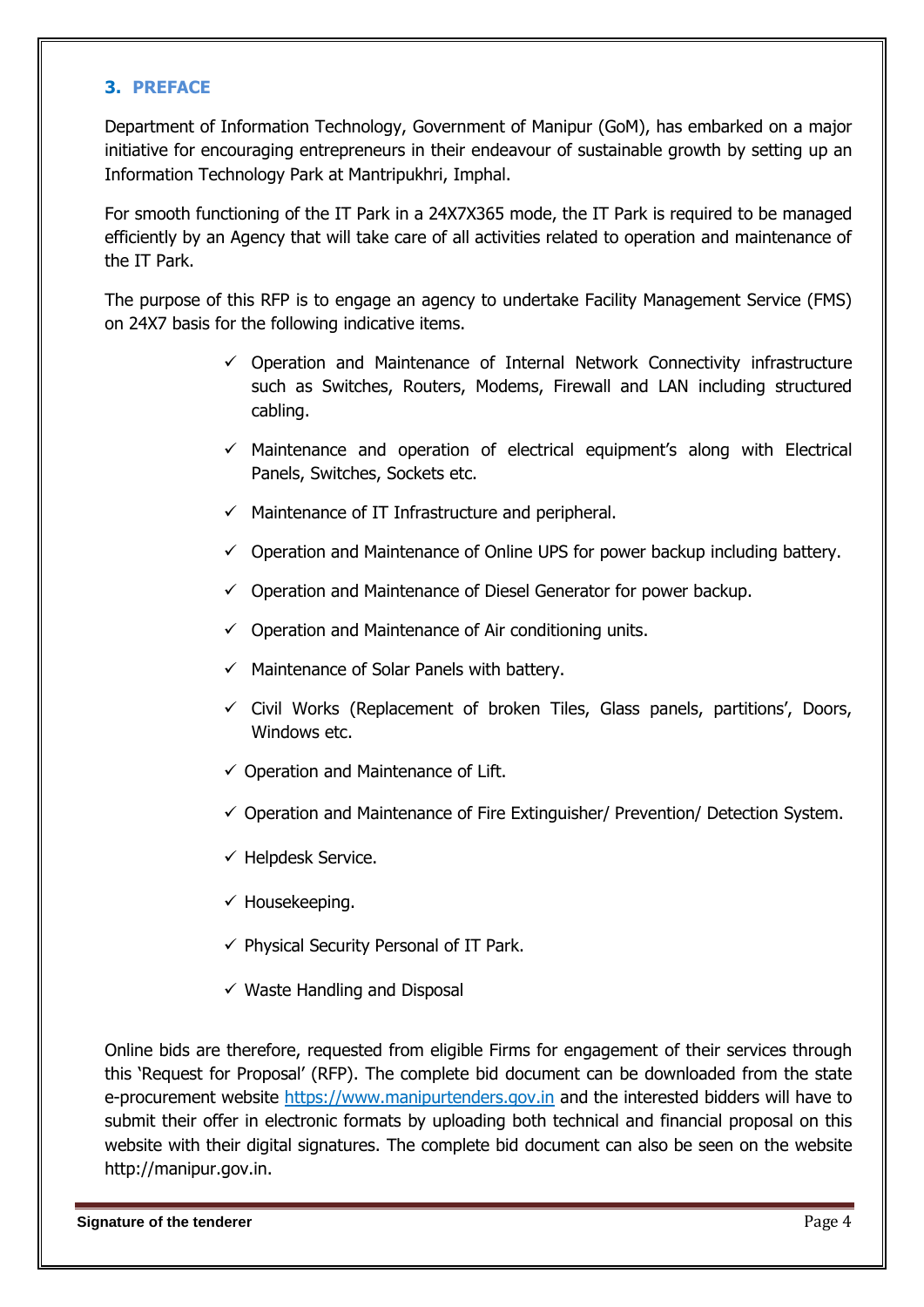#### **4. SCHEDULE OF BID PROCESS**

| SI<br>No.      | <b>Description</b>                                                                                                                      | <b>Particulars</b>                                                                                                                |
|----------------|-----------------------------------------------------------------------------------------------------------------------------------------|-----------------------------------------------------------------------------------------------------------------------------------|
| $\mathbf{1}$   | Address of the authority inviting RFP /<br>tender                                                                                       | Additional Director, Department of Information<br>Technology (DIT), 4th Floor, Western Block,<br>New Secretariat, Imphal - 795001 |
| $\overline{2}$ | RFP / Tender no.                                                                                                                        | 20/14/2015 -DIT dated: 14/04/2016                                                                                                 |
| 3              | Cost of Bid of Document (Tender fee)                                                                                                    | Rs. 10,000/- (Rupees Ten Thousand Only)                                                                                           |
| $\overline{4}$ | Earnest Money Deposit (EMD)                                                                                                             | Rs. 5,00,000/- (Five Lakh Only)                                                                                                   |
| 5              | Physical submission of original Demand<br>Draft (DD)/ Banker cheque (BC)/ Bank<br>Guarantee (BG) for Tender fee, EMD at<br>DIT, Manipur | Up to 12.00 Noon of 30.04.2016 at the address<br>mentioned in point -1                                                            |
| 6              | Online Bid submission End Date / Time                                                                                                   | 30.04.2016 at 12.00 Noon                                                                                                          |
| $\overline{7}$ | Technical Bid Opening Date / Time                                                                                                       | 30 .04 .2016 at 2.00 PM                                                                                                           |
| 8              | Financial Bid Opening Date / Time                                                                                                       | Will be intimated later to the Technically<br>qualified bidders through e-mail / phone.                                           |
| 9              | for<br>downloading<br>Websites<br>Tender<br>Document and subsequent clarification<br>/ modification, if any                             | http://manipurtenders.gov.in<br>http://manipur.gov.in<br>http://ditmanipur.gov.in                                                 |
| 10             | <b>Bid Validity</b>                                                                                                                     | 120 Days from the date of bid submission                                                                                          |
| 11             | Duration of contract                                                                                                                    | One year                                                                                                                          |
| 12             | Contact person for queries                                                                                                              | To:<br>Lupesh.k@semt.gov.in<br>CC:<br>n.deben@nic.in, subhasis.c@semt.gov.in                                                      |

#### **Note:**

- a. Corrigendum, Addendums and subsequent clarification on bid terms, if any, can be down loaded from the above mentioned websites. Intimation for change in the schedule of Bid opening etc, shall be published on the above mentioned websites only. The bidders are advised to keep visiting these websites for any subsequent clarifications & modifications.
- b. Physical submission of bid is not allowed.
- c. DIT will not be responsible for any delay in submission of online bid due to any reason whatsoever.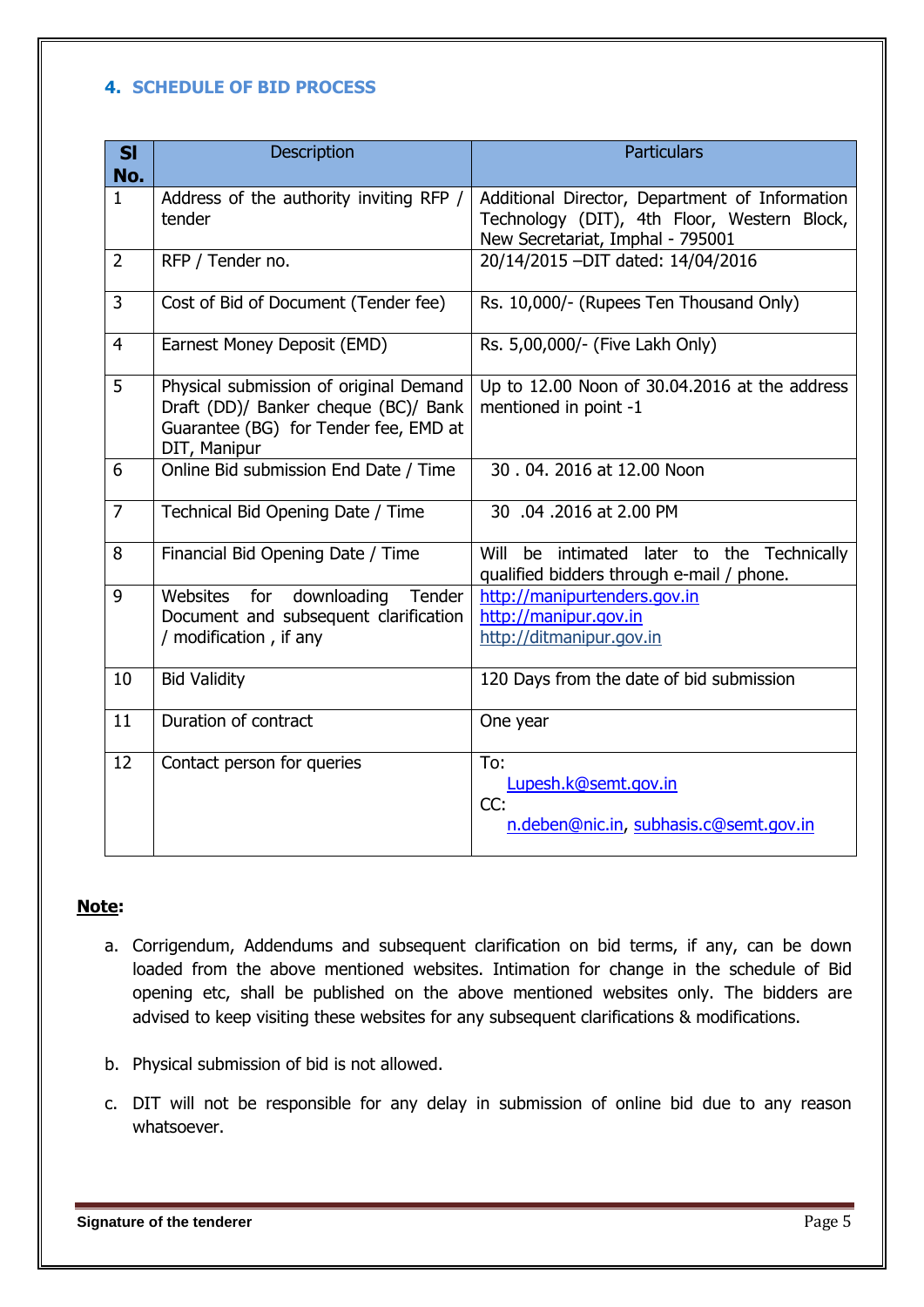d. Bidders or their representation may be present for opening of the technical bids if they desire to.

## **5. ELIGIBILITY CRITERIA OF BIDDERS**

The bidder should meet Qualifying Requirements as mentioned below:

| <b>SL</b><br>No. | <b>Eligibility Criteria</b>                                                                                                                                                                                                                                                                                                                                                                      | <b>Documents</b><br>required<br>to<br>substantiate the same                                                                                                                          |
|------------------|--------------------------------------------------------------------------------------------------------------------------------------------------------------------------------------------------------------------------------------------------------------------------------------------------------------------------------------------------------------------------------------------------|--------------------------------------------------------------------------------------------------------------------------------------------------------------------------------------|
| $\mathbf{1}$     | The bidder firm should have been registered and<br>be<br>in existence at least for last three years.                                                                                                                                                                                                                                                                                             | a. Registration certification of<br>the firm / Partnership deed /<br>Certificate of incorporation,<br>etc.                                                                           |
|                  |                                                                                                                                                                                                                                                                                                                                                                                                  | b. Articles of Association &<br>Memorandum of Association<br>(if applicable)                                                                                                         |
|                  |                                                                                                                                                                                                                                                                                                                                                                                                  | c. Income Tax Registration<br>(PAN).                                                                                                                                                 |
|                  |                                                                                                                                                                                                                                                                                                                                                                                                  | e. Service Tax Registration<br>number.<br>e. Self-certified copy of the<br>statement of Bank Account for<br>the Last Six Months in the<br>name of bidding firm.                      |
| $\overline{2}$   | Bidder should neither be a black listed firm nor should<br>its contracts have been terminated/ foreclosed by any<br>company / department during the last 3 financial<br>years due to non-fulfilment of Contractual obligations.                                                                                                                                                                  | A self-declared certificate to<br>this effect on bidder firm's<br>letter head.                                                                                                       |
| 3                | The bidder firm should have experience of carrying<br>out the work & providing operation / maintenance /<br>Facility<br>support<br>for<br>Management<br>Service<br>in.<br>Government Departments / Public Sector Undertaking<br>/General Autonomous Bodies / State Autonomous<br>Bodies/ reputed firms during the last three (3) years<br>as on the date of issue of the Notice Inviting Tender. | a. Valid<br>documentary<br>proof of:<br>Work Order confirming<br>Area<br>οf<br>year<br>and<br>activity<br>should<br>be<br>attached.                                                  |
| 4                | The firm's average annual turnover should not be less<br>than Rs. 1,0000000/- (Rupees One Crore only) in any<br>three financial years out of the preceding last three<br>financial years (i.e. 2012-13, 2013-14, 2014-15).                                                                                                                                                                       | Audited Profit and Loss A/c or<br>Balance Sheet or Income Tax<br>Returns (ITR), or any other<br>document<br>mentioning<br>required turnover, certified by<br>a Chartered Accountant. |

**Functional Requirements**: DIT reserves the right to ask for any additional information and also reserves the right to reject or accept the bid of any/all bidder(s), if in the opinion of DIT the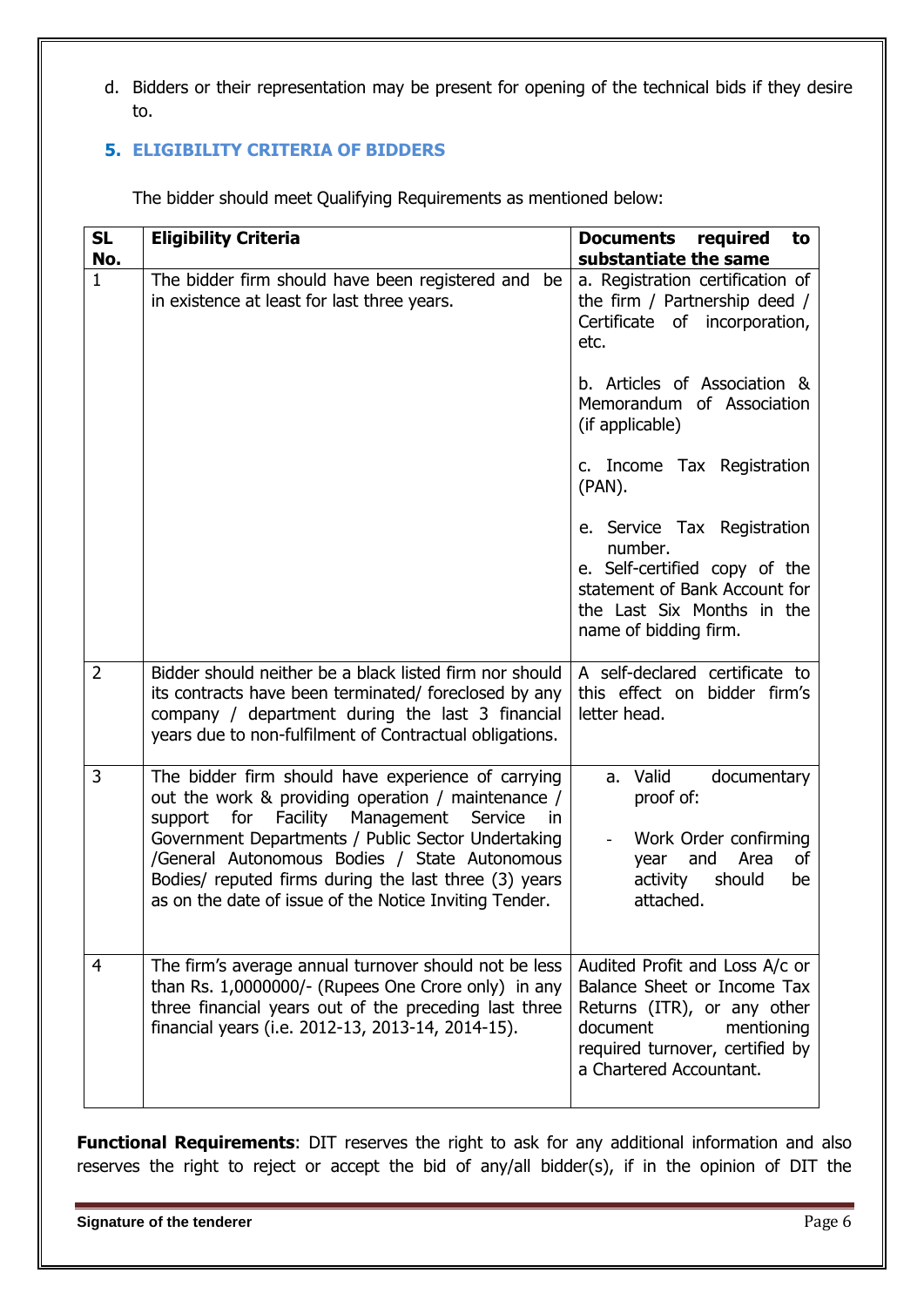qualification data is incomplete or the bidder(s) is found not qualified to satisfactorily execute the requirements of the project and no communication shall be entertained in this regard in future what so ever.

#### **6. SUBMISSION OF BID**

- i. Submission of bids only through online process is mandatory for this Tender. Bids sent by Post, FAX or e-mail or presented in person will not be considered.
- ii. Bidder (authorised signatory) shall submit their offer on-line in Electronic formats both for technical and financial bid. The technical bid should also contain scanned copies of Demand Draft (DD)/ Banker's Cheque (BC)/ Bank Guarantee (BG) for Tender Fee & EMD. However, the original DD/BC/BG for Tender Fee & EMD should be submitted physically at the following address of DIT with a covering letter mentioning therein the details & name of RFP, by the scheduled date and time as per Schedule of bid process.

Additional Director Department of Information Technology, Government of Manipur New Secretariat, 4<sup>th</sup> Floor, Western Block Imphal – 795001

- iii. DIT will not be responsible for delay in online submission due to any reason. For this, bidders are requested to upload the complete bid well advance in time so as to avoid last minute issues like slow speed; choking of web site due to heavy load or any other unforeseen problems.
- iv. A single-stage two envelope selection procedure shall be adopted. The Bid shall contain:

### **a) Part-A : Technical Bid**

This Part should contain the Technical Bid consisting of a pdf copy of this 'Request for Proposal' with each page signed by the Bidder in acceptance of the terms and conditions therein, along with scanned copy of all the required documents, scanned copy of DD/BC/BG with annexure of RFP duly filled as detailed below, in support of eligibility, EMD, tender fee:

- $\checkmark$  Annexure I : Check List of Documents
- $\checkmark$  Annexure II : Declaration for Acceptance of Terms & Conditions of the RFP.
- $\checkmark$  Annexure III : Technical Bid
- $\checkmark$  Annexure VI : Proforma for the EMD Bank Guarantee.

\* No price bid should be indicated at any place in the Technical Bid, otherwise the Proposal shall be summarily rejected.

If any of the required documents is found wonting , the bidder will br rejected Technically.

### **b) Part-B: Financial Bid.**

This Part should contain the Financial Bid in the prescribed Format as per Annexure-IV. Rate quoted (Management Fee) should be in terms of Annual cost for carrying out activities as detailed in the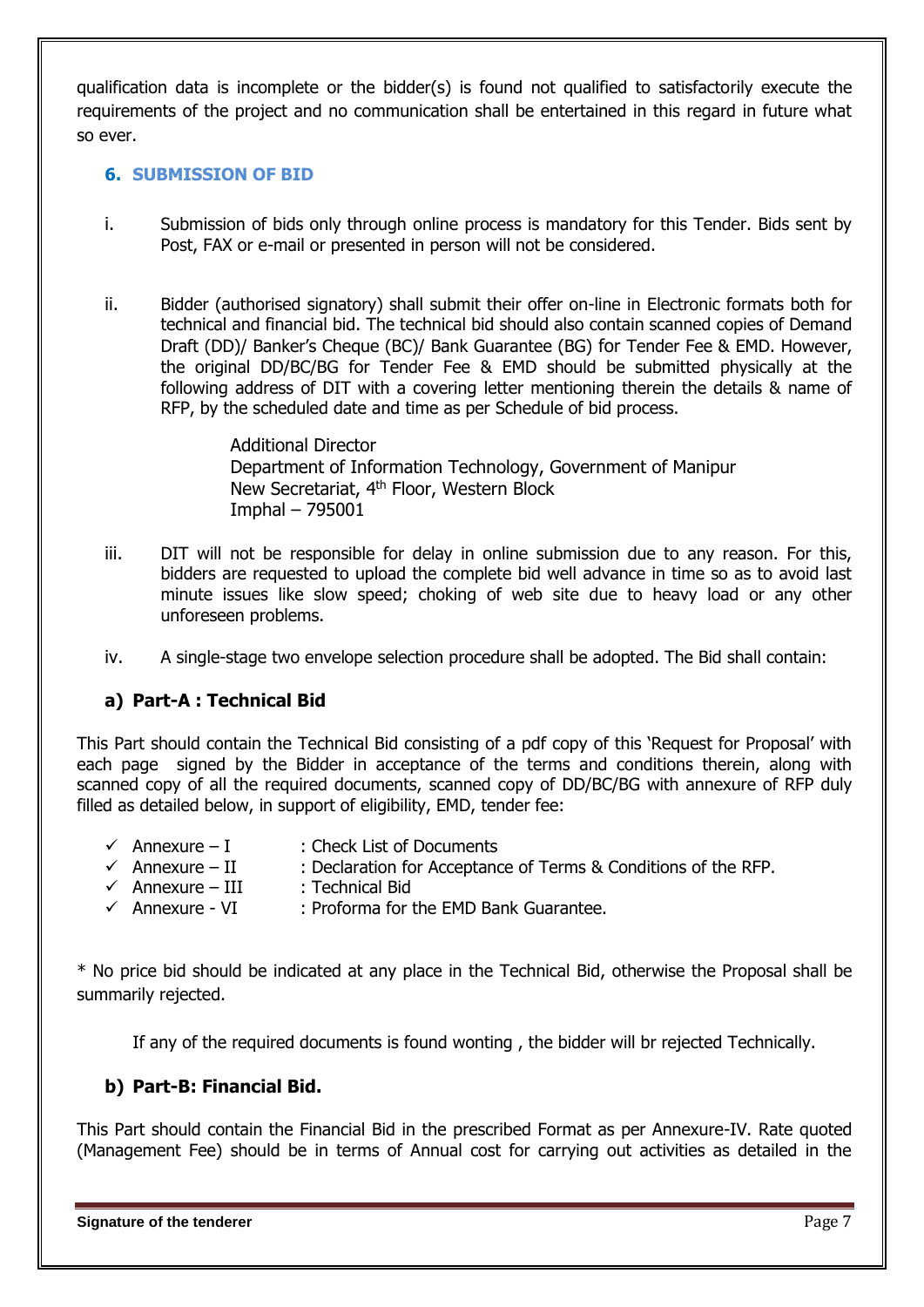scope of work. Utmost care should be taken to upload Financial Bid. Any change in the format of Financial Bid file shall render it unfit for bidding.

### **7. CORRESPONDENCE**

For any clarification regarding this RFP, the following person may be contacted:

E-mail:

To: [lupesh.k@semt.gov.in](mailto:lupesh.k@semt.gov.in) (Consultant – SeMT)

CC: [n.deben@nic.in](mailto:n.deben@nic.in) (Additional Director (IT). subhasis.c@semt.gov.in (Head - SeMT)

## **8. COST OF BID DOCUMENT (TENDER FEE)**

The complete bid document can be downloaded from the website https://www.manipurtenders.gov.in. Cost of Tender Document Tender fee is Rs.10,000/- (Rupees Ten Thousand Only) which shall be paid in the form of Demand Draft (DD/BC) of Nationalized/ Scheduled Bank drawn in favour of 'Department of Information Technology, payable at Imphal. The Tender fee is non-refundable.

### **9. EARNEST MONEY DEPOSIT (EMD)/BID SECURITY**

i. Earnest Money in the form of Demand Draft (DD)/Banker's Cheque (BC) of Rs. 5,00,000/- (Rupees Five Lakh Only) drawn in favour of Additional Director, Department of Information Technology, payable at Imphal, shall form part of the bid. The EMD can also be deposited in the form of Bank Guarantee (valid up to 120 days from the date of Bid submission) in the format enclosed at Annexure-VI.

ii. The Earnest Money Deposit of unsuccessful Bidders will be discharged/ returned within 30 days after signing of the contract with the successful bidder.

iii. The Earnest Money Deposit of successful Bidder(s), EMD shall be refunded/ discharged after deposition of the Performance Security Deposit, as the case may be.

iv. If the successful Bidder(s) fails to deposit the required security or to execute the agreement within the specified period, such failure will be treated as a breach of the terms and conditions of the tender and will result in forfeiture of the Earnest Money, in part or in full, at the discretion of DIT.

### **10. SCOPE OF WORK**

#### **Operations and Maintenance**

The Facility Management Service (FMS) would cover overall management of operation maintenance and coordination activities of IT Park Infrastructures at Mantripukhri, Imphal, including but not limited to the following indicative areas:

### **Project Understanding**

1. Conduct 'As Is' and 'To Be' analysis of the IT Park infrastructure.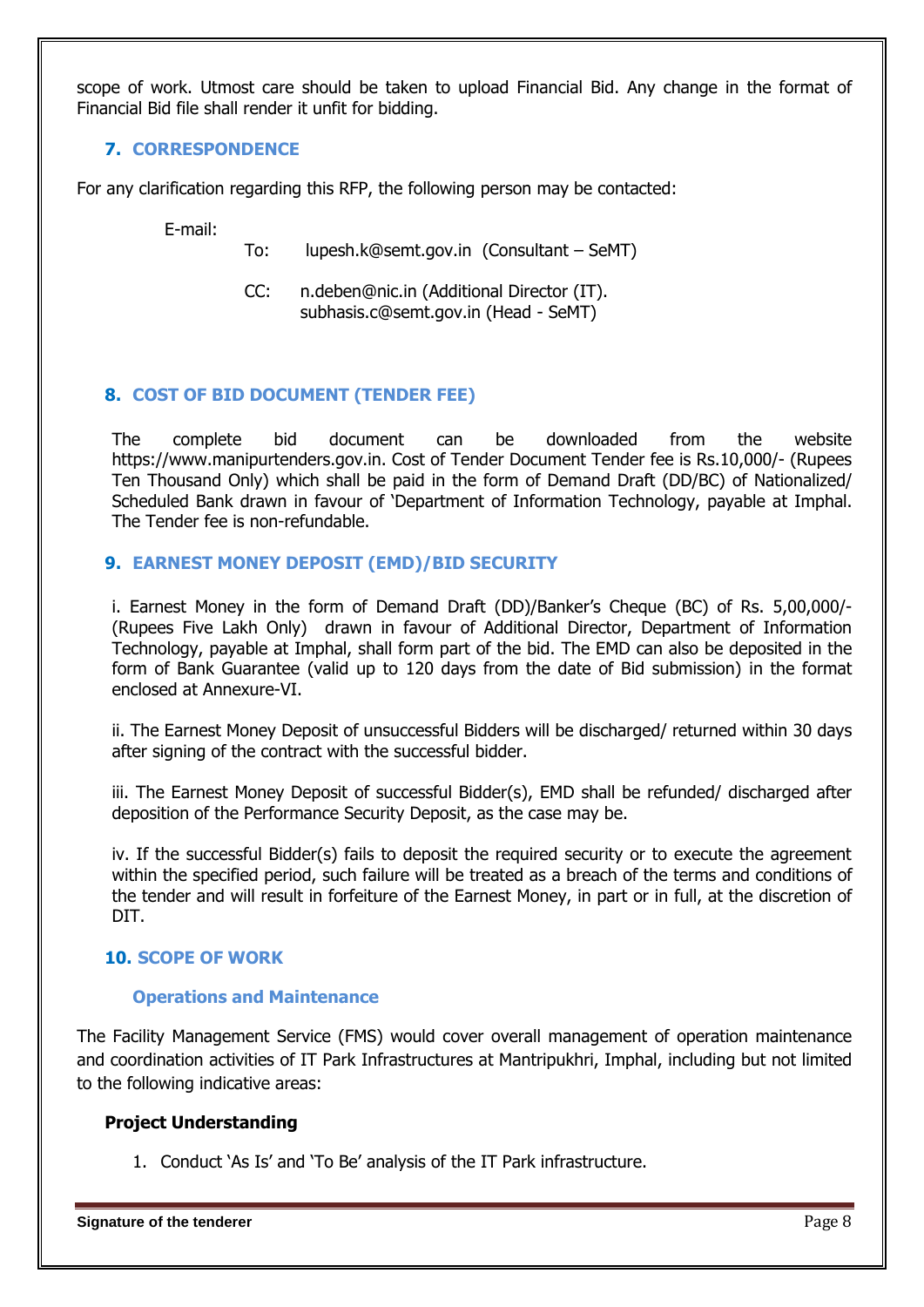- 2. Prepare Gap Analysis Report with respect to the infrastructure facilities with special focus on operations, maintenance and co-ordination.
- 3. Prepare Process Flow Document and Standard Operating Procedure (SOP) of each operation with regard to the following indicative list:
	- a. Networking equipment such as Switches, Routers, Modems and LAN including structured cabling for operation and maintenance.
	- b. Electrical equipment along with Electrical Panels, Switches, Sockets etc.
	- c. Online UPS with battery for power backup.
	- d. Diesel Generator for power backup.
	- e. Air conditioning units (Outdoor/Indoor).
	- f. Solar Panels with battery.
	- g. Civil Works (Replacement of broken Tiles, glass panels, partitions, doors, windows etc.)
	- h. Lifts.
	- i. Fire Prevention/ Detection Systems including fire Extinguisher.
		- i. Conducting Mock drills with employees & staffs quarterly (Fire Safety & Disaster Management)
	- j. Physical Security Personnel of IT Park.

| SI<br>No.      | Zone                           | Minimum<br>Secrurity<br>personnel<br>pershift @ 8<br>hours | No. of shift | <b>Total</b> | Duration of<br>Duty |
|----------------|--------------------------------|------------------------------------------------------------|--------------|--------------|---------------------|
| 1              | IT Park Entrance Main          | 2                                                          | 3            | 6            | 24X7                |
|                | Gate                           |                                                            |              |              |                     |
| $\overline{2}$ | Park<br>IΤ<br>Campus           |                                                            | 3            | 3            | 24X7                |
|                | including Parking              |                                                            |              |              |                     |
| 3              | <b>Building</b><br>Park<br>IT. |                                                            | 3            | 3            | 24X7                |
|                | Entrance                       |                                                            |              |              |                     |
| 4              | <b>Ground Floor</b>            |                                                            | 3            | 3            | 24X7                |
| 5              | <b>First Floor</b>             |                                                            | 3            | 3            | 24X7                |
| 6              | Second Floor                   |                                                            | 3            | 3            | 24X7                |
|                | <b>Third Floor</b>             |                                                            | 3            | 3            | 24X7                |
| 8              | <b>NOC Room</b>                |                                                            | 3            | 3            | 24X7                |

Security Personal Deployment Chart

- **Responsibilities** 
	- i. Ensuring complete safety and security of men and materials.
	- ii. Parking and traffic management within the premises.
	- iii. Complete Disaster Management in case of Emergencies/ Disasters with effective involvement during the crisis management like fire accidents and bomb threats and during periodical drills which includes.
		- $\checkmark$  Assisting the occupants during the Emergency Evacuation of the building.
		- $\checkmark$  Rescue operation of passengers stranded in the lifts/ elsewhere in case of mall operation of the lifts/ other Equipments.
	- iv. Visitor's management in general and during other special occasion s including screening of visitors.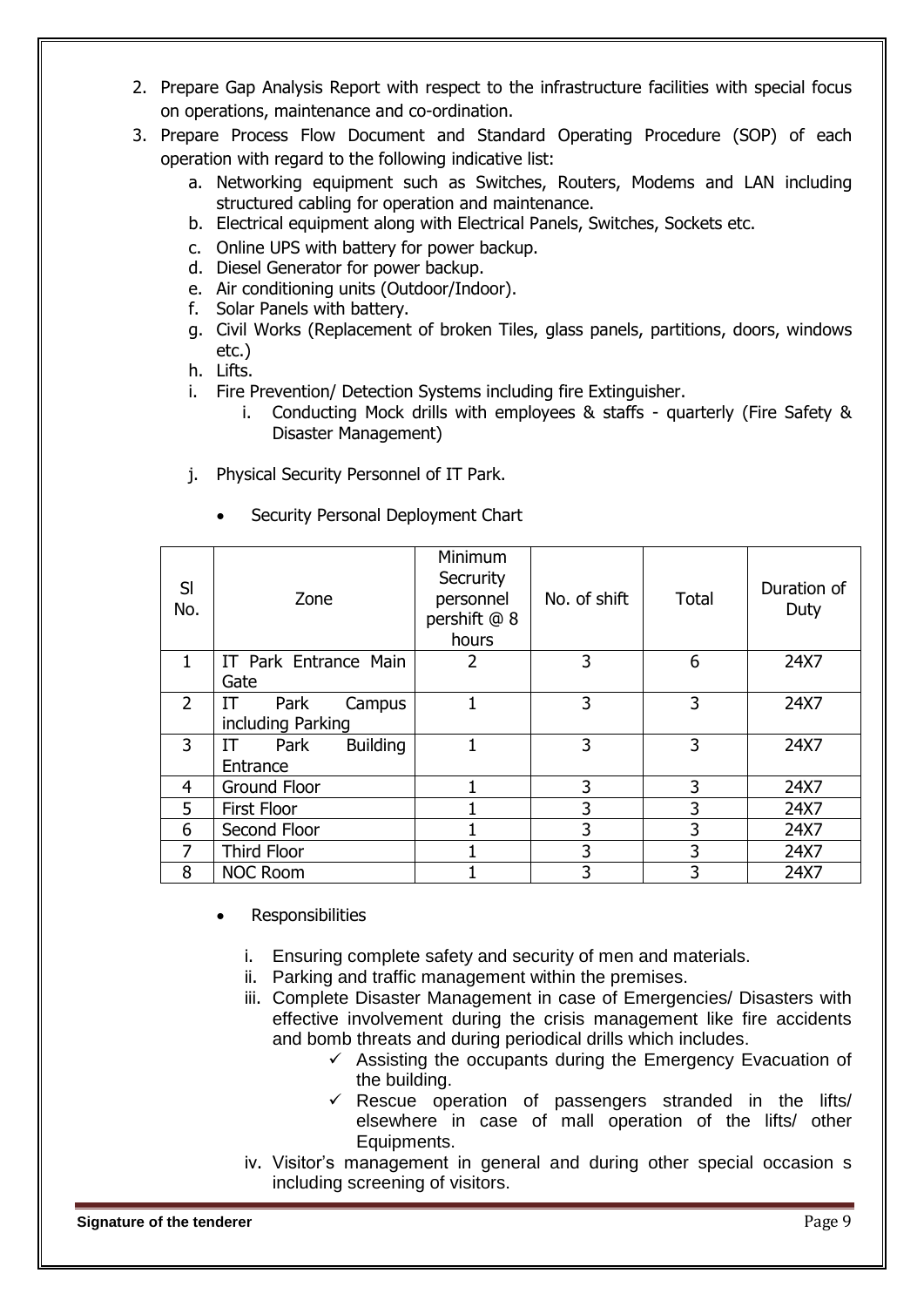- v. Having effective control on movement of materials in / out.
- vi. Physical guarding of entry / exit points.
- vii. Screening / directing of visitors.
- viii.Patrolling and guarding various common areas & surroundings to ensure adequate safety and security.
- ix. Monitoring the Operation of Access Control System.
- k. Helpdesk Services:
	- i. The help desk service will serve as a single point of contact (SPOC) for all incidents and service requests and will also provide resolutionof incidents on 24x7 basis for all users/user Departments of IT Park.
	- ii. The bidder would setup an operational helpdesk for complaints received through any medium viz. telephone/ email/web/ in writing/ in person including call logging ticket generation assigning/allocation, automated tracking an escalation etc. The bidder may also implement a user friendly complaint login system using open source for which no extra cost will be paid by DIT for this.
	- iii. Visitor Management & Visitor record Maintenance.
- l. Waste handling and disposal to be managed by FMS.
- m. Housekeeping
	- 1. Common area cleaning in podium, floors, basements, terrace, machine rooms, All Service Rooms, Substation etc.
	- 2. Toilets cleaning, maintaining and replacing of toiletries in ladies/gents toilets.
	- 3. Cleaning of all around the building periphery, driveways & roads.
	- 3.1 Daily Schedules for Housekeeping:
	- 3.1.1 Entrance lobbies
		- i. Wiping of the entrance glass doors on all the entrances.
		- ii. Cleaning the entire common area at a convenient time with out hindering the occupants movement which includes Sweeping, Mopping, Scrubbing and buffing.
		- iii. Periodical Wiping of the entire side walls (Complete dado) Marble / Granite / Tiles.
		- iv. Periodic Dusting and wiping of all fixtures and furniture in all the entrance lobbies.
		- v. Ensuring the shine on the signage's.
		- vi. Sweeping and smooth brushing of the lift floors removal of all dirt etc throughout the day.
		- vii. Dusting and Wiping of all the lift doors.
		- viii. Periodical cleaning of the main tenants directory.
	- 3.1.2 Toilets
		- i. Sweeping and mopping of the floor and keeping the floor clean throughout the day.
		- ii. Mopping of all glazed tiles and keeping them clean.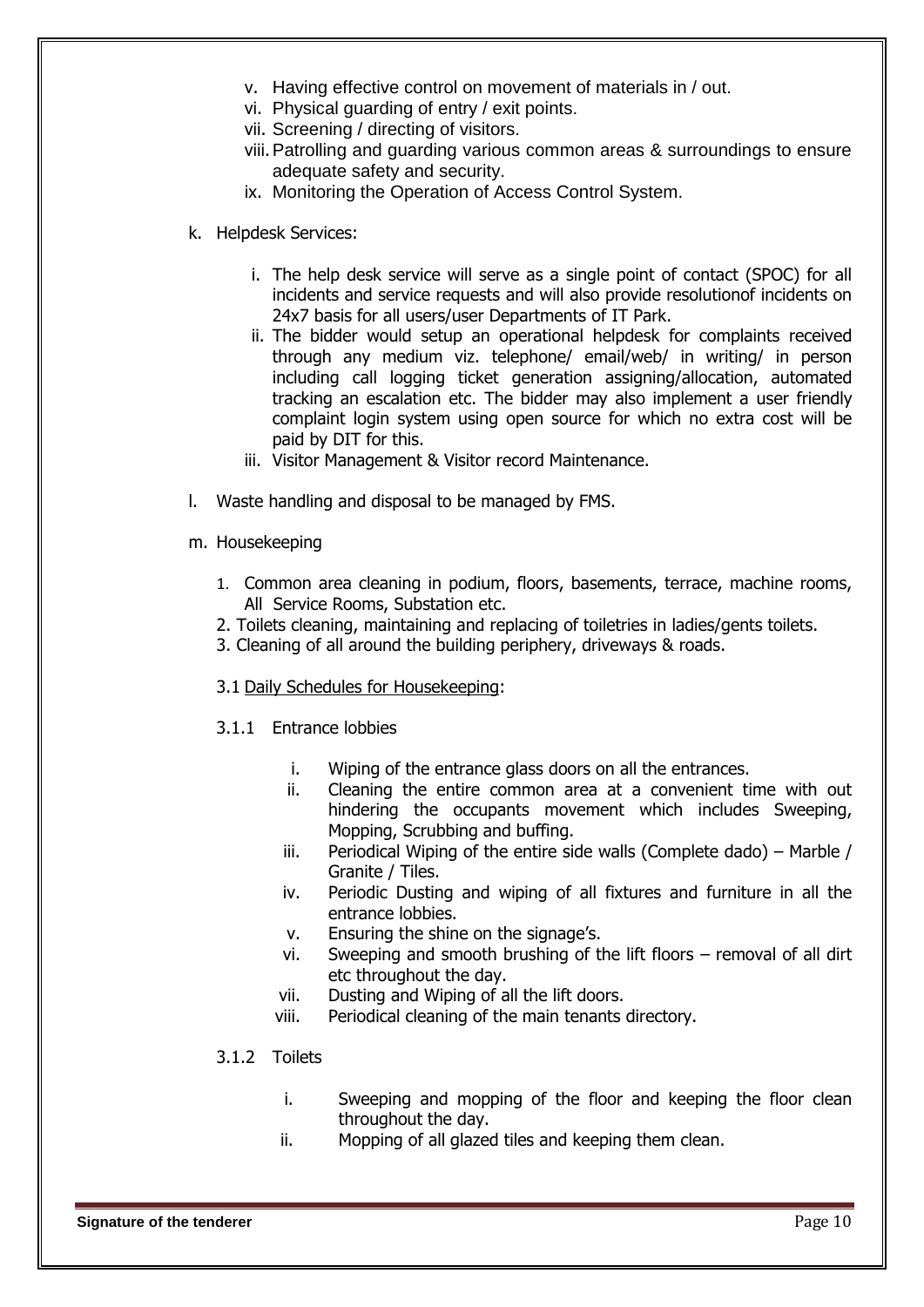- iii. Washing of all the urinals, closets and washbasins with mild soap solution / cleaning solutions. Ensuring the shine on the mirror throughout the day by periodic cleaning using glass cleaner.
- iv. Replace toiletries such as fresheners, naphthalene balls, hand soap, tissue papers etc. as and when required.
- v. Clean all toilet fixtures and fittings.
- vi. Clearing of the dustbins in the toilets periodically.

#### 3.1.3 Staircases

- i. Sweeping of all the staircases and common landings.
- ii. Removal of dust, etc from the skirting top.
- iii. Ensuring that all the fire signages are cleaned by dusting and using a mild wet mop as and when needed.
- iv. Cleaning of all the ceilings and walls for dust, cobwebs, etc.
- v. Thoroughly wipe all door handles, latches, tower bolts, etc.

#### 3.1.4 Common Areas

- i. Sweeping and mopping of all the common area floors including Terrace.
- ii. Ensuring that all the glass doors are stain free and shining throughout the day by using standard make cleaning solutions.
- iii. Keeping the lift car clean inside & outside.
- iv. Ensuring that all the signboards in the common areas are clean at all times throughout the day.
- v. Ensuring that the walls and ceilings for dust, cobweb etc.
- 3.1.5 Basements & All Service Rooms:
	- i. Removal of grease and dirt stains from the surfaces.
	- ii. Cleaning of machine rooms and other sensitive areas floors, walls and ceilings (in the presence of the operators in these areas). The machinery itself will not be touched by the cleaning staff since the operators will clean their own equipment cleaning of ceilings and walls so that cobwebs, stains etc. are taken care of.
	- iii. Cleaning of the car park area.
	- iv. Cleaning of Sub-Station and Other Service Rooms without affecting the Operation of the Equipments

### 3.1.6 Surroundings:

- i. Removal of all litter, mud, dust, etc within the periphery of the building as and when felt necessary during the day.
- ii. Taking necessary precautions to maintain the entrance of the building clean

#### 3.1.7 Exterior of the building:

i. Clean the glass and other structures inside and outside with a suitable approved glass cleaner leaving no streaks behind.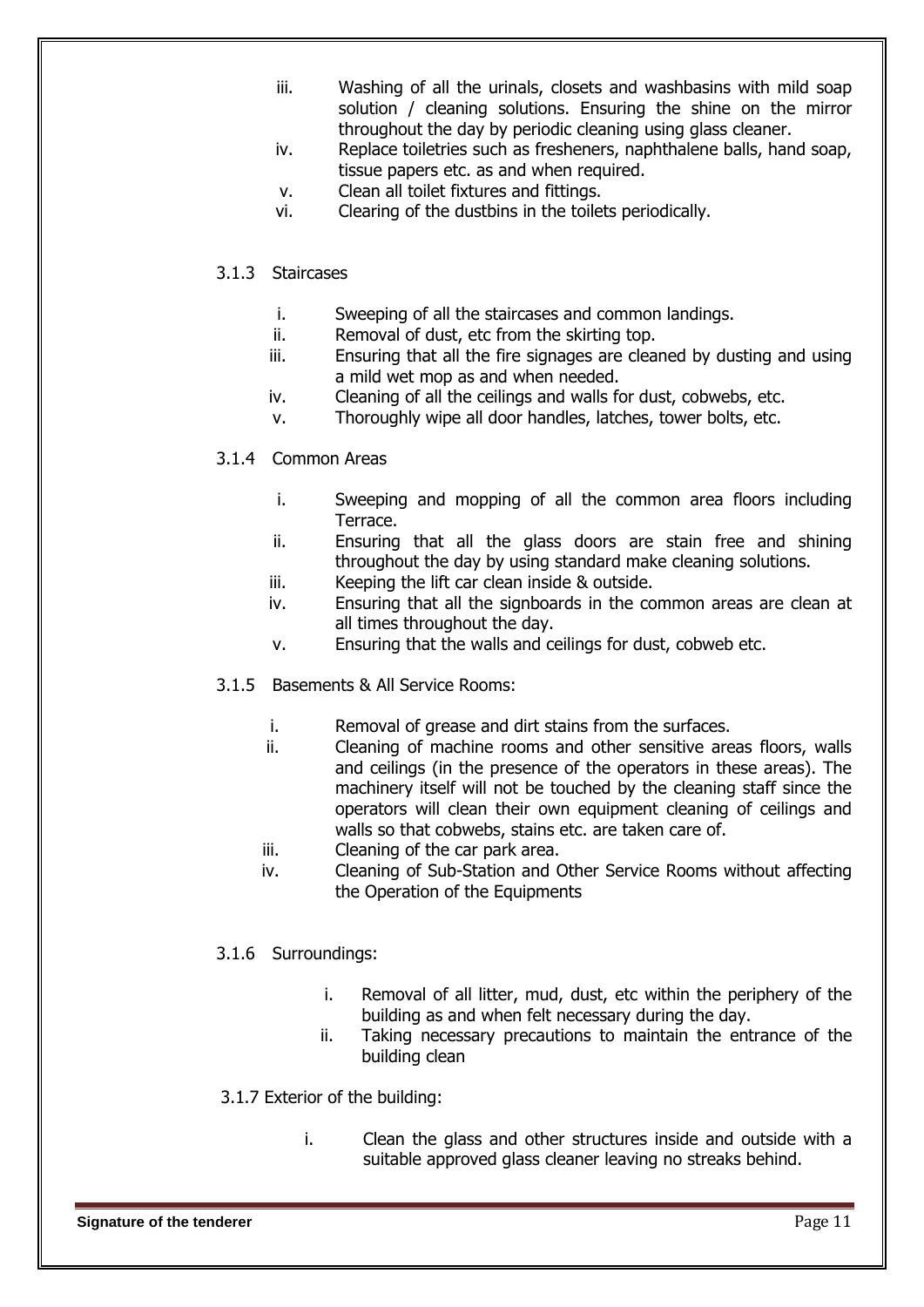- ii. Clean the metal frame dust as well as use a mild wet mop so that no stains remain on its surface.
- iii. Extra care will be taken of the joints between the glass and the frame so that no dust settles there.
- iv. Thoroughly cleaning and buffing of the granite / marble surfaces so that the stone retains its shine and polish.
- v. Keeping the terrace clean of all litter.
- vi. Keeping all external signage clean.
- vii. Cleaning of external wall & Surroundings.

#### 3.2 Weekly Schedules:

- i. Thorough suction cleaning of the corners and ledges.
- ii. Cleaning of mainholes, gully traps, rainwater pipes, sewerage system, gutters and removal of debris from same.
- iii. Thorough scrubbing and buffing of flooring including the entrance stairs. Attention should be paid that the floor retains its shine and remains clean. Any defects, etc appearing on the flooring or anywhere in the buildings will be immediately reported.
- iv. Cleaning of all the vertical surfaces marble / granite / tiles thoroughly to ensure cleanliness.
- v. Cleaning of all ceramic items with an approved solution.
- vi. Cleaning of the top terrace area of the building.

#### **Note:** -

- 1. All Areas as mentioned above are to be maintained all the time in Neat, Clean & in tidy Condition. Frequency of Cleaning on a daily basis is to be decided accordingly.
- 2. All Consumables, Dust Bins, Mops, and Cleaning Machinery & Plants etc are to be provided by FM Agency.
- 3. All Safety Precautions are to be followed. Proper cleaning and housekeeping Works signage's are to be used when such work are in progress as per the requirements.
- 4. Wherever needed, Mechanized Cleaning is to be done.
- 5. To the extent possible, Environment Friendly Cleaning Reagents are to be used.
- 4 Prepare 'Project Management Plan' including 'Exit Management 'as a component of 'Project Closure'.

### **Note**: **Exit Management Plan**

i. The Vendor shall provide the DIT with a recommended exit management plan ("Exit Management Plan") which shall deal with at least the following aspects of exit management in relation to the Agreement as a whole and in relation to the Facility management Services. The Exit Plan is to be submitted by the selected Vendor within 60 days of the selection and award of the contract with an undertaking that the vendor shall extend all information and fully cooperate with the new vendor at the time of such take over in future at no additional cost and without any dislocation.

ii. A detailed program of the transfer process that could be used in conjunction with a Replacement vendor including details of the means to be used to ensure continuing provision of the services throughout the transfer process or until the cessation of the services and of the management structure to be used during the transfer.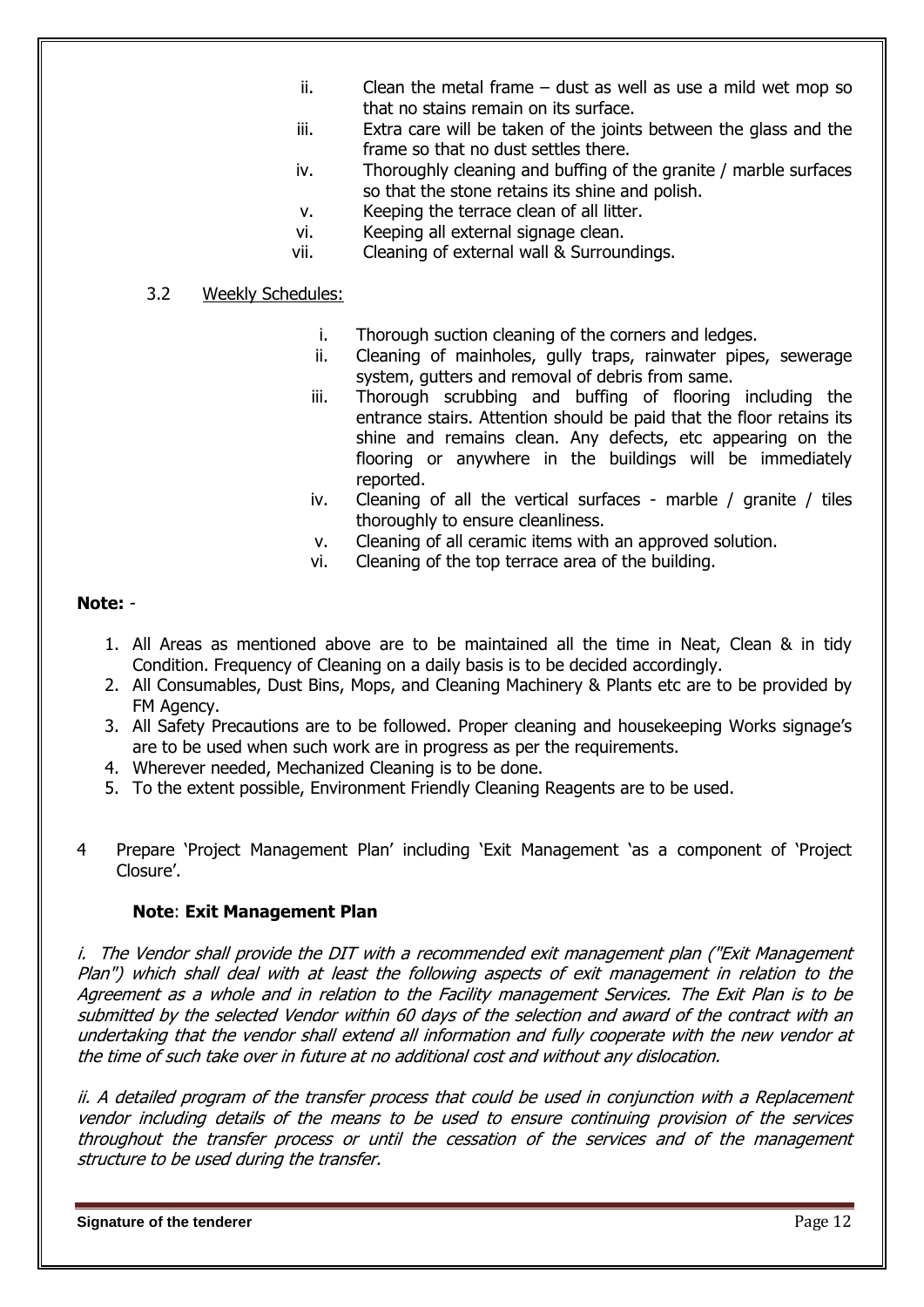iii. The Exit Management Plan shall be presented by the Vendor and approved by the DIT.

iv. In the event of termination or expiry of Agreement for Operation and Management of the facility, each Party shall have to comply with the Exit Management Plan.

v. During such exit management period, the Vendor shall deliver the services as provided in the FMS agreement.

vi. Payments during the Exit Management period shall be made in accordance with the Terms of Payment Schedule.

### **Project Definition**

Development of precise scope of work and Standard Operating Procedure (SOP) on the basis of 'Project Understanding' and seeking approval from DIT for the same.

### **Project Implementation Activities**

Management of operations and maintenance and coordination activities of IT Park Infrastructures with strict adherence to the approved SOP.

### **5 Vendor Management**

The Facility Management Service Agency shall coordinate and liaison with respective vendors/OEMs/ISPs for upkeep and SLA compliance of equipment and services deployed in the IT Park.

- i. The Facility Management Service Agency shall also maintain database of the various vendors and service providers for IT Park, including details of deputed persons, with complete address, telephone & mobile numbers, email address, escalation matrix, response time and resolution time commitments etc.
- ii. The Facility Management Service Agency shall, if required, escalate and log calls with different vendors/ OEM's and internet service providers and coordinate with them to get the problems resolved.

### **6 INSTRUCTIONS TO BIDDERS**

- i. DIT's General Conditions of Contract are part to this RFP Process and applicable to the Contract executed in pursuance of this. Bidders are advised to carefully read the terms and condition.
- ii. If any change/deletion is made by the Bidder in the RFP document and if the same is detected at any stage even after the award of the tender, full Earnest Money Deposit/Performance Security Deposit will be forfeited and the contract will be terminated at bidders risk and cost.
- iii. Alterations or overwriting, if any, should be legible and signed by the bidder alongside such alterations or overwriting. However, whitener should not be used for any alterations.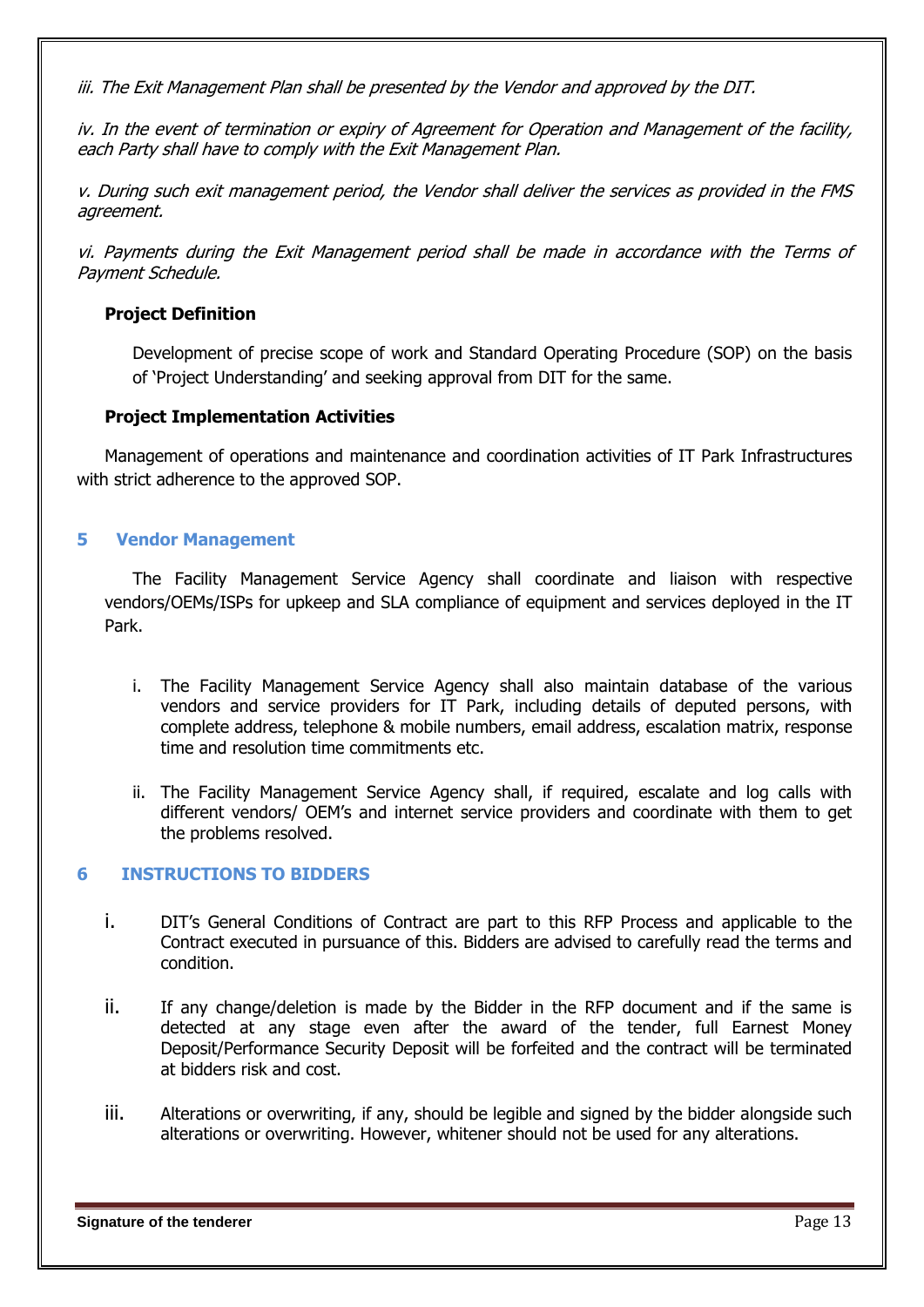- iv. The rates must be quoted both in words and figures in the Financial Bid. If there is any difference in words and figures, the amount quoted in words shall be considered.
- v. Tenders filed after the last date and time for submission of Bid shall not be considered.
- vi. The proposal should not contain any conditional offer. Bids containing such offers may be rejected.
- vii. Any Bid not supported by valid Earnest Money Deposit (EMD) and Tender fee in acceptable form will be liable to be treated as being non-responsive and may be rejected.
- viii. The Earnest Money Deposit (EMD) is liable to be forfeited if the Bidder withdraws or amends or impairs or derogates from the Bid in any respect within the period of validity of its Bid or any extension thereof. The decision of DIT in this respect shall be final and binding.
- ix. Bids complete in all respects must be filed not later than the date and time indicated in schedule of bid process in this RFP. DIT may, at its discretion, extend this deadline for the submission of Bids by amending the RFP Document and in that case all rights and obligations of DIT and the Bidders previously subject to the original deadline shall thereafter be subject to the deadline as extended.
- x. DIT may in its sole discretion and at any time during the processing of Tender, disqualify any bidder from the Tendering process if the bidder has :
	- a. Made misleading or false representations in the forms, statements and attachments submitted in proof of the eligibility requirements.
	- b. Been found to have a record of poor performance such as abandoning works, not properly completing the contract, inordinately delaying completion, being involved in litigation or financial failures, etc.
	- c. Submitted Tender document, which is not accompanied by required documentation and Earnest Money Deposit (EMD) or is non-responsive.
	- d. Submitted more than one bid. This will cause disqualification of all bids submitted by such applicants except the last bid received within the deadline..

### **7 EVALUATION PROCEDURE**

i. The bids will be opened online at the time, date and place as per schedule specified in the Schedule of bid process (Clause 3) of this RFP.

ii. Only Technical Bids will be opened first and DIT will evaluate technical Bids as per criteria set forth in this RFP document.

iii. If clarifications are required for the proper evaluation of the proposal, DIT may, at its discretion, ask for such clarification in writing and bidder shall be obliged to provide such clarifications within the time specified by DIT.

iv. Financial Bids will remain unopened until the time specified for opening of the Financial Bids.

v. The Financial Bids of only those Bidders who clear Technical evaluation stage will be opened & evaluated.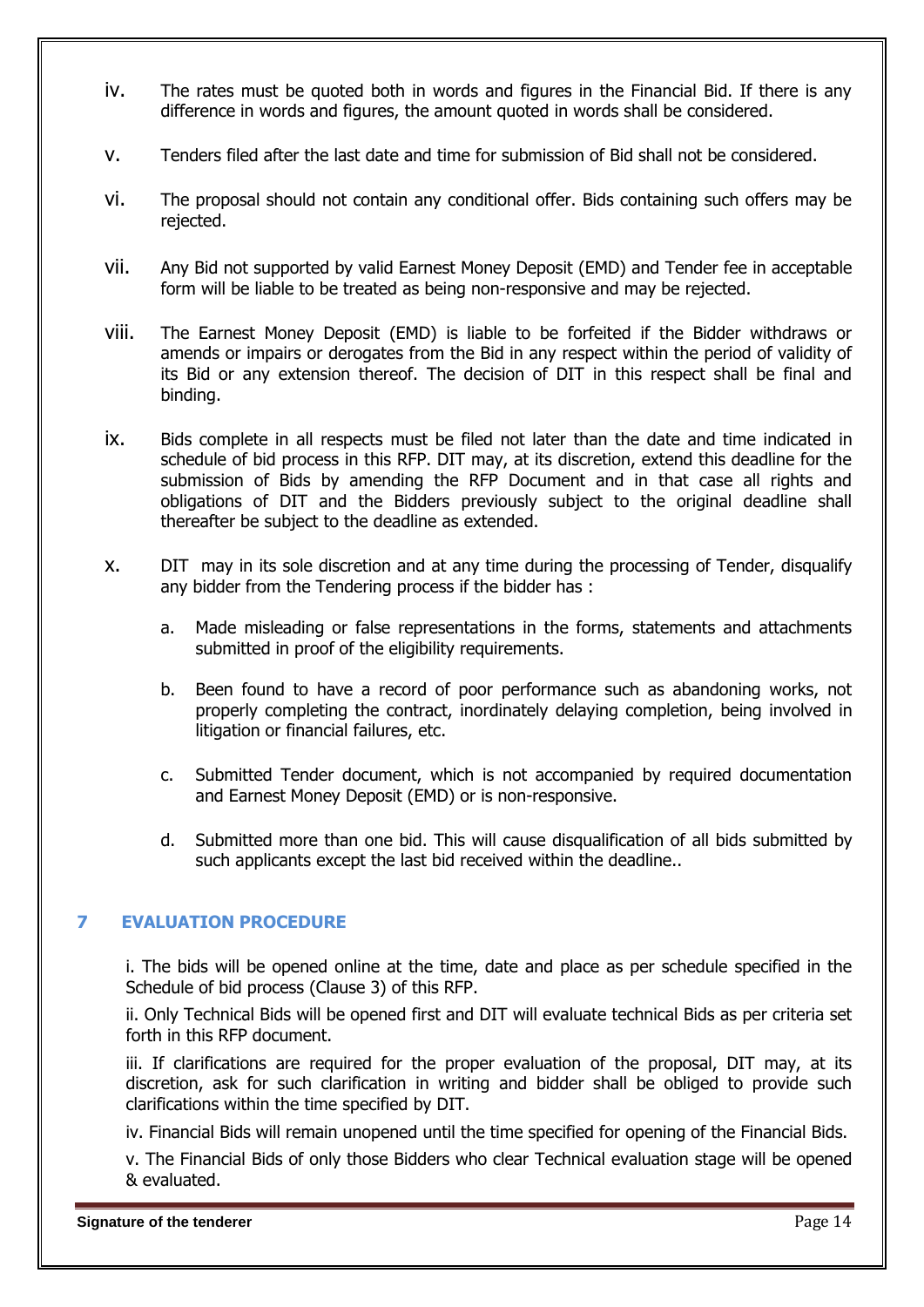vi. The parameter and marks to be assigned for Technical Evaluation will be as shown in table below:

| <b>PARAMETER</b>                                                                                                                                                          | <b>Marks</b> | Maximum<br><b>Marks</b> |
|---------------------------------------------------------------------------------------------------------------------------------------------------------------------------|--------------|-------------------------|
| Certificates indicate that the sum total of annual turnover for<br>last three years is 1 Crore Lakhs to 2.5 Crores.                                                       | 15           |                         |
| Certificates indicate that the sum total of annual turnover for<br>last three years is 2.5 Crores. to 5 Crores                                                            | 20           | 25                      |
| Certificates indicate that the sum total of annual turnover for<br>last three years is 5 Cr. or more.                                                                     | 25           |                         |
| Registration papers indicate that the organization has been in<br>existence for 3 -5 years                                                                                | 10           |                         |
| Registration papers indicate that the organization has been in<br>existence for 5 - 7 years                                                                               | 15           | 20                      |
| Registration papers indicate that the organization has been in<br>existence for more than 7 years                                                                         | 20           |                         |
| Letters/certificates indicate that the agency has successfully<br>completed works related to Facility Management for at least<br>two reputed firms for $3 - 5$ years.     | 25           |                         |
| Letters/certificates indicate that the agency has successfully<br>completed works related to Facility Management for at least<br>two reputed firms for $5 - 7$ years.     | 30           | 35                      |
| Letters/certificates indicate that the agency has successfully<br>completed works related to Facility Management for at least<br>two reputed firms for more than 7 years. | 35           |                         |
| Presentation by Agency                                                                                                                                                    | 20           | 20                      |
| <b>TOTAL</b>                                                                                                                                                              |              | 100                     |

- vii. Assessment of presentation: The presentation shall consist of a maximum of 15 slides and of duration in not more than 20 minutes and should include / indicate the following minimum items:
	- $\checkmark$  Maintenance and Operations Plan.
	- $\checkmark$  Past experience clients and nature of services recurred.
	- $\checkmark$  Performance milestones which can be used as the basis for performance management.
- viii. All those bidders who will score 60 or more makes in the technical evaluation stage (Stage – 1) will be declared successful. The financial bids of only those bidders shall be opened who have been declared successful in this technical evaluation stage.
- ix. Bids will be evaluated on the basis of lowest quote (L1) for Total of Price Schedule.
- x. The bidder shall submit the financial bid on-line only as per procedure and format mentioned in this tender. It is bidder's responsibility that correct prices have been uploaded during the uploading process. The prices which will be shown by e-tendering application at the time of opening of financial bid will treated as authentic financial price of the bidder.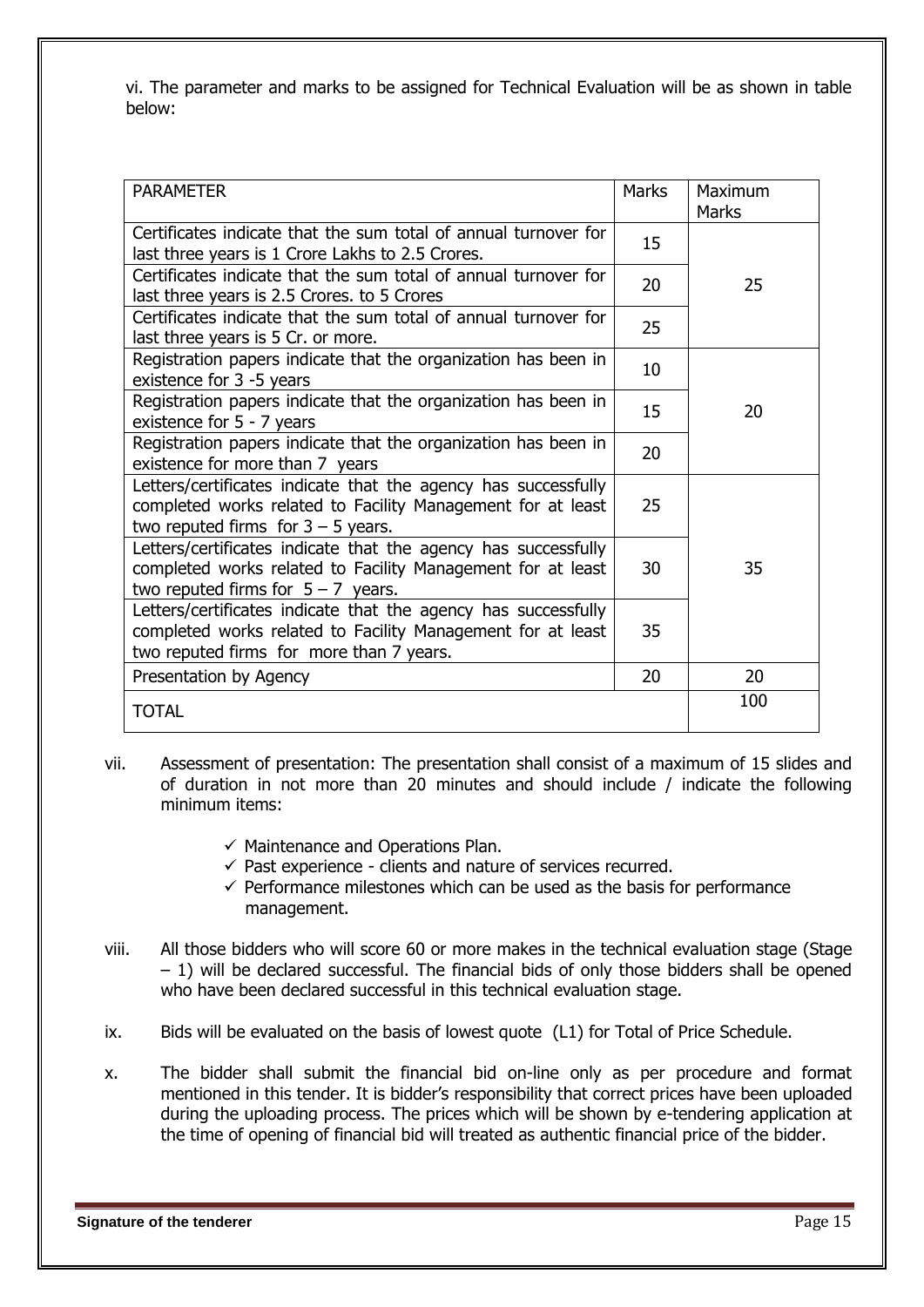- xi. No further discussion / interaction will be held with the bidders whose bids have been Rejected / Disqualified.
- xii. Notwithstanding anything contained in the RFP Document, the DIT reserves the right to:

-accept any tender not necessarily lowest

- -reject any tender
- -reject all tenders and annul the bidding process,

without assigning any reason at any time before issuance of a letter of award without incurring any liability.

### 8 **AWARD OF CONTRACT AND PERFORMANCE SECURITY DEPOSIT**

- i. The Successful Bidder shall be notified through a Letter of Award to be confirmed in writing by e- Mail/ Registered/Speed Post/ By hand that its Bid has been accepted.
- ii. Upon receipt of the 'Letter of Award' (LOA), the Successful Bidder shall return one copy of the Letter of Award duly signed and stamped by its authorized signatory within 7 days from the date of issue of Letter of Award.
- iii. The successful Bidder shall submit a Performance Security Deposit equal to 10 % amount of contract value as estimated by the Bidder in the form of Demand draft/ Banker's Cheque/ Bank Guarantee from any scheduled bank (Annexure-VII) in favour Additional Director, Department of Information Technology within 7 days from the date of issue of Letter of Award. The Performance Bank Guarantee (Security Deposit) should remain valid for a minimum period of 90 days beyond the date of completion of all contractual obligations of Agency i.e., up to 15 months from the date of LOA.
- iv. An agreement on non-judicial stamp paper as per format at Annexure V shall be executed in Duplicate within 7 days of issue of LOA. One copy shall be retained by the DIT and the other copy shall remain with Agency. The bidder shall pay the expenses of completing and stamping the agreement.
- v. After completion of all contractual obligations, Performance Security Deposit shall be returned to the successful Agency within 60 days.
- vi. In case, the contract is further extended beyond the existing period of contract, the Performance Security will have to be accordingly renewed by the Agency to meet the requirement of validity of Performance Security up to the extended contract period enhanced by three months.

### 9 **Service Level Agreement (SLA)**

The purpose of this Service Level Agreement (hereinafter referred to as SLA) is to clearly define the levels of service which shall be met by the FMS as agreed with DIT, Government of Manipur for IT Park during this contract period. The DIT, Manipur shall regularly review the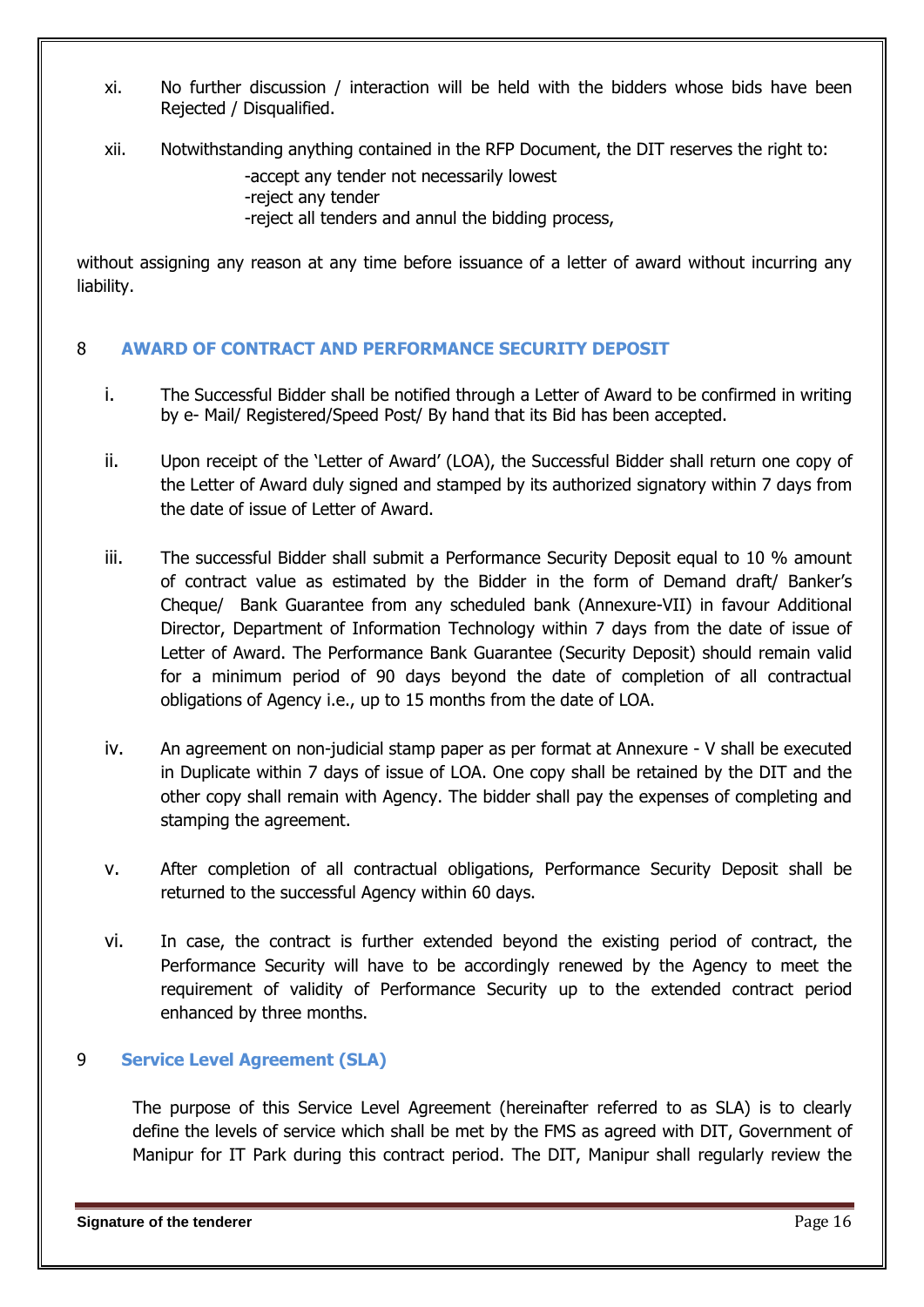performance of the services being provided by the FMS and the effectiveness of this SLA. It would also form a baseline for DIT, Manipur to compute payment for the FMS.

### **15.1 Service Levels**

Each service request or incident logged in the helpdesk will be classified into one of the 3 severity levels for response and resolutions time adherence.

## **15.2 Response & Resolution Times**

## a) **Severity Level - 1**

A problem which affects business operation due to complete power outage, Flooding due to drainage / plumbing issues, Complete blockage of access to the Building, Internet connectivity outage in one or more units.

## b) **Severity Level - 2**

A problem, which partially affects operations like affects in users' node, structured cabling, power cabling down, plumping, leakage and dry taps. For these calls FMS response time shall be less than 30 minutes and call shall be closed within 1 day.

## c) **Severity Level - 3**

Problems falling in the category other than two described above like Lift, A/C, Broken Tiles, Glasses, Doors, Windows and Partitions etc. For these call FMS response time shall be less than one day and call shall be closed within 2 days.

## **Indicative list of problems vis-à-vis Severity Levels**

| <b>SI</b>      | <b>Anticipated Failures</b>                 | <b>Severity Level</b> |
|----------------|---------------------------------------------|-----------------------|
| No.            |                                             |                       |
|                | <b>Full Network Failure</b>                 |                       |
| $\overline{2}$ | Internet Connectivity Problem (Involving    |                       |
|                | Switch/ Router/ Leased Line/ IO port)       |                       |
| 3              | <b>Power Failure</b>                        |                       |
| 4              | Diesel Generator Problem call Reporting     |                       |
| 5              | A/C Problem call Reporting                  | 3                     |
| 6              | UPS with battery Problem call Reporting     |                       |
|                | Solar Problem with battery call Reporting   |                       |
| 8              | Lift Problem                                | 3                     |
| 9              | Civil Works (Broken Tiles, Glasses, Doors,  | 3                     |
|                | Windows and Partitions etc.)                |                       |
| 10             | Flooding due to drainage / plumbing issues, |                       |
|                | Complete blockage of access to the          |                       |
|                | Building.                                   |                       |
| 11             | Absences of Security Personnel              |                       |
| 12             | Disruption in Waste Handling and Disposal   | 3                     |

### **Severity Levels vis-à-vis Response and Resolution Times**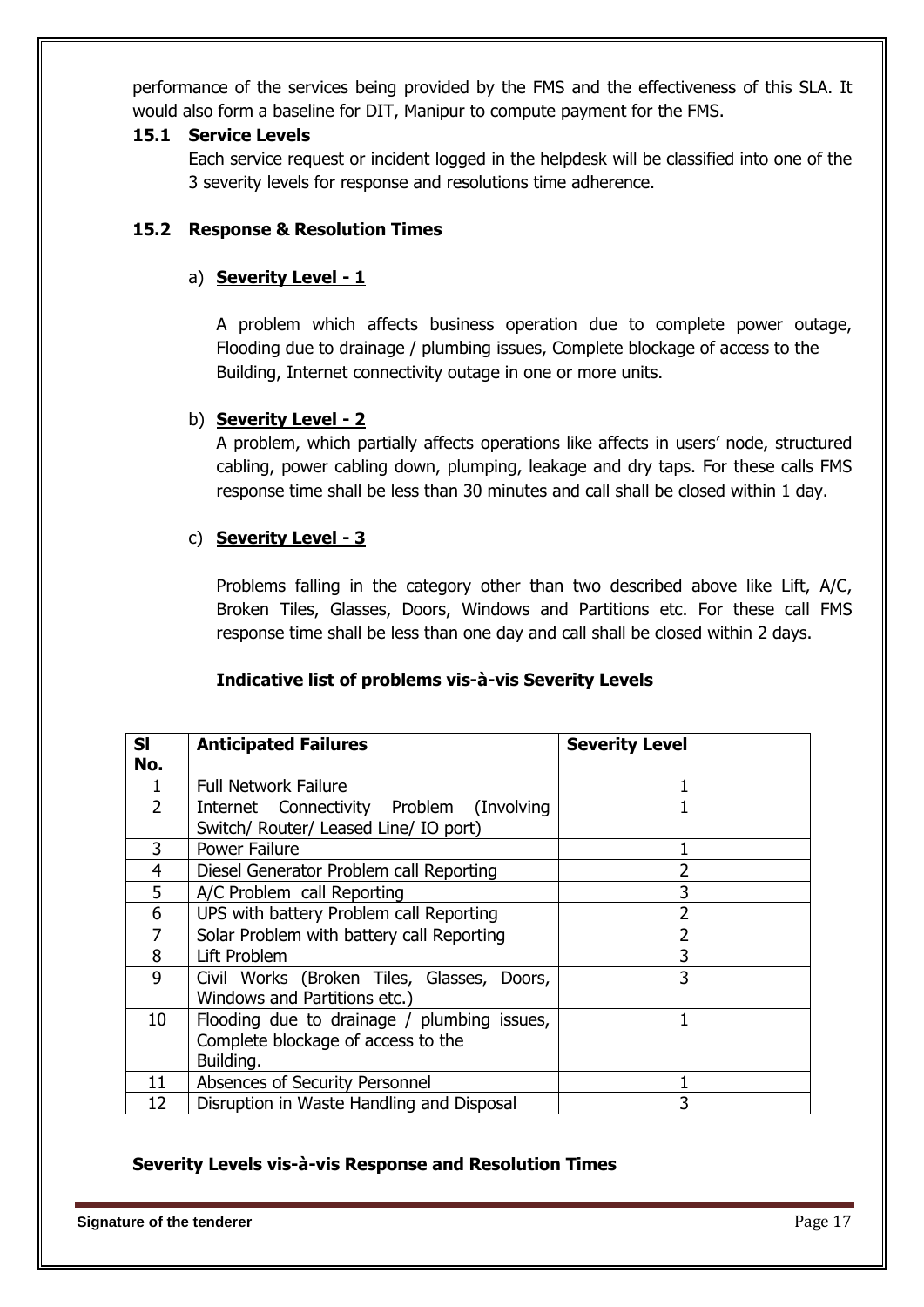| <b>Severity Level</b> | <b>Resolution Time</b><br>(for<br>situations where FMS offers<br>the service through its own<br>personnel or through third<br>parties engaged by them<br>with a back-to-back SLA) * | Response time (For situations<br>where DIT has direct SLA with<br><b>Warranty/AMC vendors/ Service</b><br><b>Providers</b><br><b>FMS</b><br>and<br>only<br>coordinates for resolution)                                                                                                                 |
|-----------------------|-------------------------------------------------------------------------------------------------------------------------------------------------------------------------------------|--------------------------------------------------------------------------------------------------------------------------------------------------------------------------------------------------------------------------------------------------------------------------------------------------------|
| Severity Level 1      | 1 hour                                                                                                                                                                              | Preliminary diagnosis: Immediately<br>upon discovery of problem<br>Call lodging: within 1 Hour<br>Follow up: Regularly every hour till<br>the problem resolution.<br>Escalation : As per Escalation Matrix<br>of the service provider in case<br>problem is not resolved as per SLA<br>agreed with DIT |
| Severity Level 2      | 1 Day                                                                                                                                                                               | Preliminary diagnosis: Immediately<br>upon discovery of problem<br>Call lodging: Within 2 Hours<br>Follow up: Regularly every four hours<br>till the problem resolution.<br>Escalation : As per Escalation Matrix<br>in case problem is not resolved as<br>per SLA agreed with DIT                     |
| Severity Level 3      | 2 Days                                                                                                                                                                              | Preliminary diagnosis: Immediately<br>upon discovery of problem<br>Call lodging: Within 2 Hours<br>Follow up: Regularly every eight<br>hours till the problem resolution.<br>Escalation : As per Escalation Matrix<br>in case problem is not resolved as<br>per SLA agreed with DIT                    |

 \* **Note** : Such back-to-back SLAs with third parties will have to be approved by DIT before initiation of the contract period for FMS

> All service requests / complaints / queries including those for service providers and warranty /AMC vendors' logged in helpdesk will be assigned to the concerned teams for resolution and escalated as per the escalation matrix if not resolved within the specified resolution time.

> For proper monitoring of the services and support being provided, 'Monthly Status Report' would be submitted to DIT by FMS for calls registered.

## **15.3 Penalty**

Penalty will be applicable for situations where FMS offers the service through its own personnel or through third parties engaged by them with a back-to-back SLA and fails to ensure resolution as per timelines mentioned in table in Section 15.2.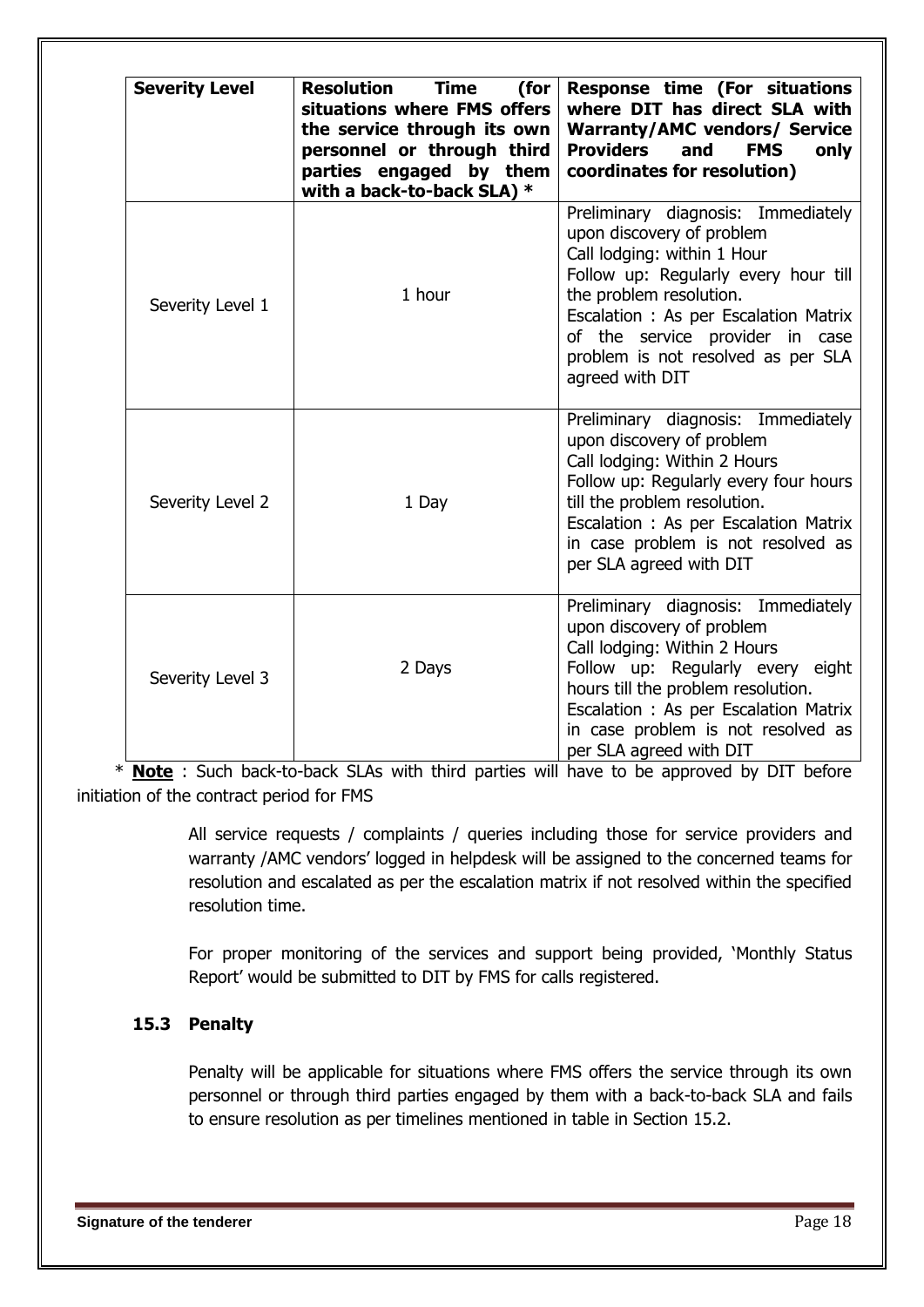Penalty will also be applicable for situations where DIT has direct SLA with Warranty/AMC vendors/ Service Providers and FMS only coordinates for resolution and fails to fulfil the following responsibilities :

- a) Preliminary Diagnosis.
- b) Call Booking as per SLA.
- c) Follow-up as per SLA.
- d) Escalation as per Escalation Matrix

Penalties will be imposed as per the following schedule :

| <b>Severity Level</b> | <b>Penalty</b>                                                                                                                                                        |
|-----------------------|-----------------------------------------------------------------------------------------------------------------------------------------------------------------------|
|                       | $\checkmark$ 1% of Quarterly FMS payment per call for delay of every<br>hour or part thereof if problem is not resolved within 1 hour<br>of logging on the first day. |
| Severity Level 1      | $\checkmark$ 3 % of Quarterly FMS payment for delay of each day per call<br>from next day onwards if problem is not resolved on the<br>same day.                      |
| Severity Level 2      | $\checkmark$ 0.25% of Quarterly FMS payment per call for delay of every<br>day or part thereof if problem is not resolved within 1 day of<br>logging.                 |
| Severity Level 3      | $\checkmark$ 0.5% of Quarterly FMS payment per call for delay of every<br>two days or part therof if problems not resolved on next<br>day.                            |

( Penalties imposed will be subject to a maximum of 10% of quarterly payment per Quarter)

15.4 FMS will submit a severity wise quarterly statement of all calls reported along details of rectification.

### **16 GENERAL TERMS AND CONDITIONS OF BID**

**Note**: Bidders must read these conditions carefully and comply strictly while sending/ submitting their Bids.

- i. DIT is likely to have direct Service Level Agreements with various Warranty/AMC vendors and service providers (for power, Internet connection etc), FMS would be required to coordinate with these agencies for support services and problem resolution.
- ii. For items for which DIT would not have any direct service contract, FMS is expected to provide operation and maintenance services either through their own personnel or through third party agencies by having back-to-back SLAs.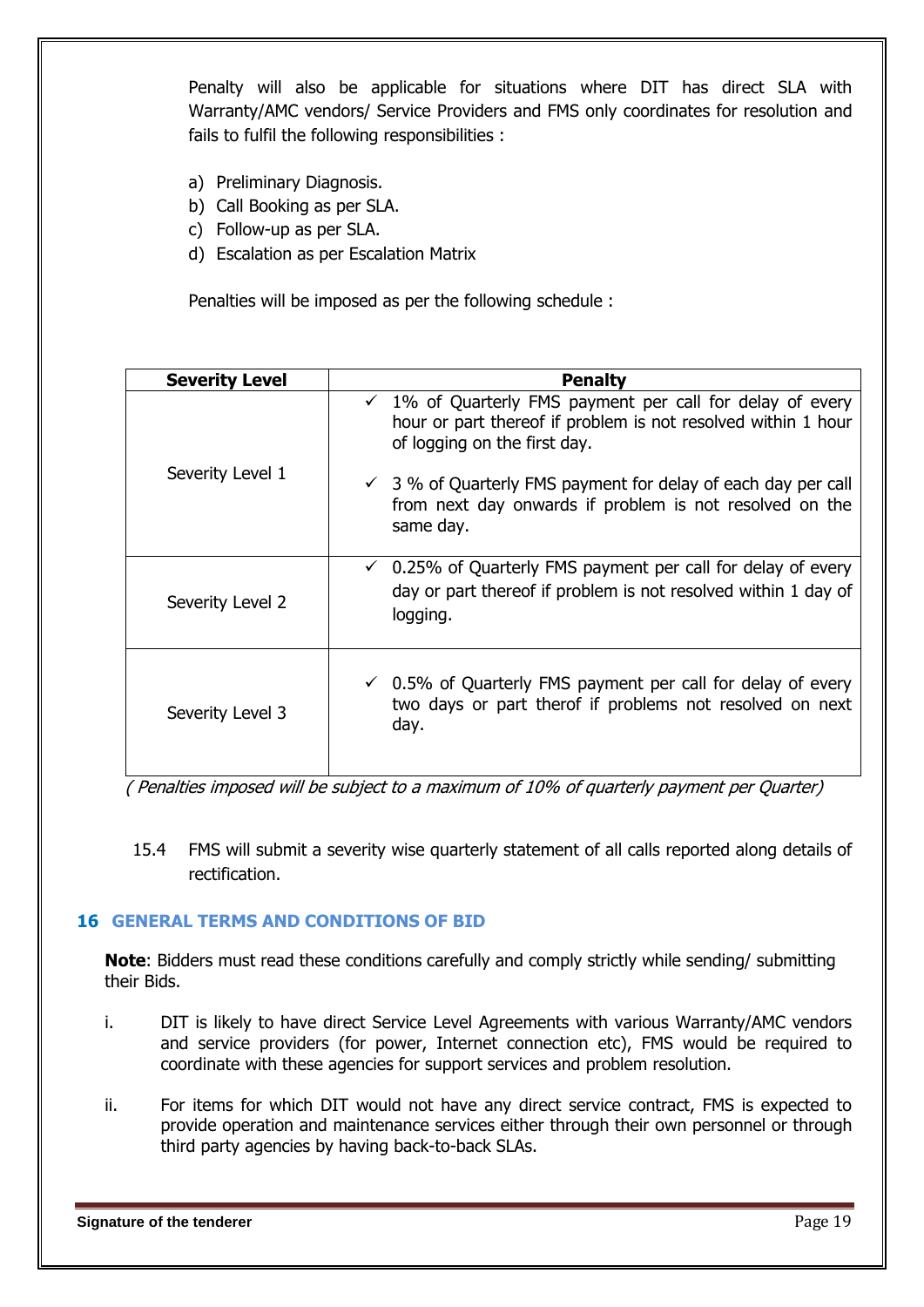- iii. The Facility Management Service shall cover both preventive as well as corrective maintenance of all active / passive items given in the scope of works.
- iv. Under corrective maintenance, any defects in the Infrastructure shall be rectified, and all defective components necessary for normal operation are to be replaced with the respective OEM products/parts of equivalent or higher make/configurations. If the respective OEM products/parts are not available for any reason, the FMS Agency shall replace the defective products/parts with similar or higher make/configurations by taking written consent of the DIT for the type of products/parts being replaced. However problems caused by Lighting, Floods, natural calamities, physical damage, etc., shall not be covered under FMS.
- v. Preventive Operation Maintenance activity shall include updation of Service packs, physical cleaning & testing of equipments, carrying out system diagnostic tests & taking remedial action, point-to-point connectivity test etc. At least one preventive maintenance activity should be scheduled per quarter.
- vi. The FMS vendor shall maintain the entire infrastructure under the FMS contract in proper working condition throughout the contract period to provide consistent FMS support to the IT Park.
- vii. The FMS Vendor shall provide a Service Escalation Matrix with contact details (escalation hierarchy, contact person, number, address and e-mail) for the units in the IT Park to contact for FMS support. The FMS Vendor shall perform as per the defined Agreement, and any deviation to the Agreement shall attract penalty as per the agreement signed between DIT & the FMS Vendor.
- viii. Normally the repair/replacement of defective products/parts shall be carried out at the office premises of the IT Park only, and not at the repair centers. If the fault is of serious nature and requires the support of the repair centre, thereby necessitating shifting of the equipment, then the shifting/transportation, installation, re-installation, and loading of the packages shall be carried out with prior approval of Department of Information Technology (DIT).
- ix. Any activity, as a part of FMS, that requires stopping of services or shutdown of equipment's shall be carried out in consultation with the DIT after necessary intimation, and this activity shall be taken up only during the non-working hours or on holidays in order to reduce non-availability of services.
- x. A Health Card should be maintained by FMS Agency in the IT Park Infrastructure covered under FMS. The FMS Agency shall record therein each incident of Infrastructure malfunction, date/time of commencement of downtime and successful completion of the repair/maintenance work, nature of repair work performed on the Infrastructure along with description of the malfunction and the root cause thereof.
- xi. In case of failure of the FMS Agency in rectifying the faults within stipulated period as defined in the Agreement, the downtime shall be recorded in the Health Card. The DIT shall validate the downtime against the committed service levels and the downtime penalty charges as defined and shall be deducted from the FMS charges.
- xii. If the FMS Agency is found unsatisfactory, in such case, DIT shall ensure that the FMS Agency provides satisfactory service to the IT Park by issuing a warning at the first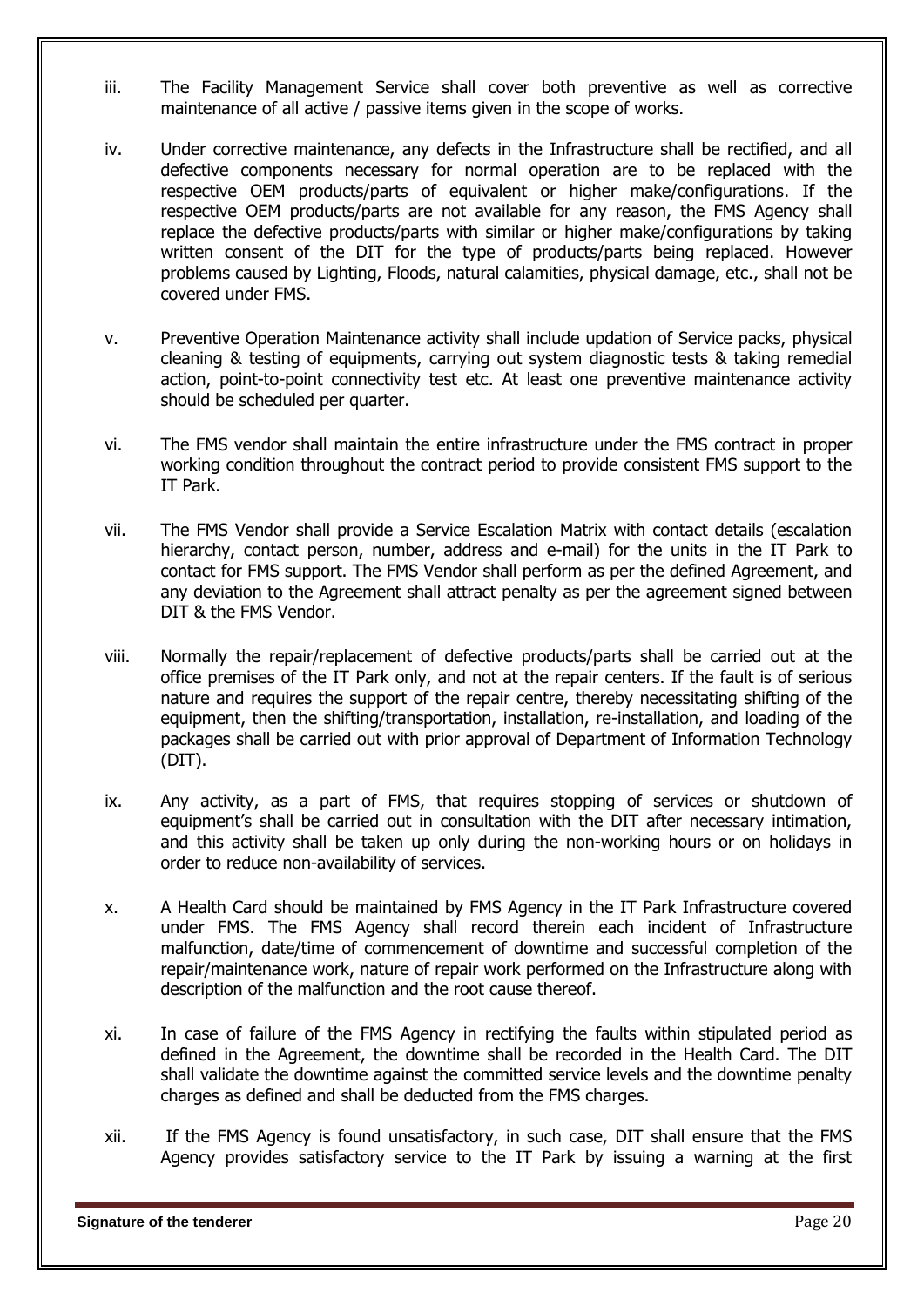instance. Further, if such instances are repeated more than 3 times, DIT at its discretion will terminate the contract of the FMS Agency and no payments will be made in such cases.

- xiii. DIT will review and monitor the performance of the FMS on a half yearly basis & the same shall be recorded by DIT for future reference.
- xiv. It shall be the responsibility of the FMS Agency to keep Infrastructures in working condition. If the services of the FMS Agency are found unsatisfactory during the FMS period or if the FMS Vendor fails to carry out any of its obligations/duties mentioned as per the agreement, DIT will terminate the contract by giving one month's notice to the DIT Vendor in writing.

#### **17 DURATION OF CONTRACT**

The initial time period of the contract shall be for one year which may be extended for a further period of one year or part thereof, at the behest of DIT, depending upon the performance and administrative convenience of DIT in mutual agreement with the Agency. Such extension would be at the same terms and conditions. There will not be any change in the rate of Management Fee charges during extended contract period.

#### **18 VARIATION CLAUSE**

The quantity mentioned in the Scope of Work and Financial Bid Format are indicative only for the purpose of evaluation and determination of rates. DIT will have the right to increase or decrease in quantity of services items specified in the Scope of Work on same terms and conditions during the contract period/ extended contract period.

#### **19 PAYMENT TERMS**

i. Though the contract amount to be approved pursuant to this tender process would be for one year, the Agency will raise quarterly bills (in triplicate) by the first week of the following month to the DIT.

ii. Payments due shall be made by the DIT through cheque Account payee or RTGS favouring the Agency as soon as possible after the receipt of bill in the DIT on quarterly basis.

iii. In addition to contracted Facility Management charges mentioned above in clause 19 (ii), DIT will reimburse to the FMS Agency expenses incurred by them for repair / replacement of infrastructure (Material cost + service charge on approval basis on submission of bills). Amount in access of Rs. 10,000/- (Ten Thousand) would require prior approval of the DIT.

iv. However, if it is required under law to deduct some statutory taxes at source, these will be deducted before the bill is paid. Penalties, if any, will also be recovered from the bill before payment.

v. No amount of interest will be payable by the DIT, in case of delay or on any other count.

vi. Any type of statutory taxes applicable on services under this tender (either in force at present or made applicable in future by a competent order/notification) will be borne by the Agency if not quoted in the financial bid and the DIT would make no extra payment on this account.

vii. No advance payment will be made to the Agency.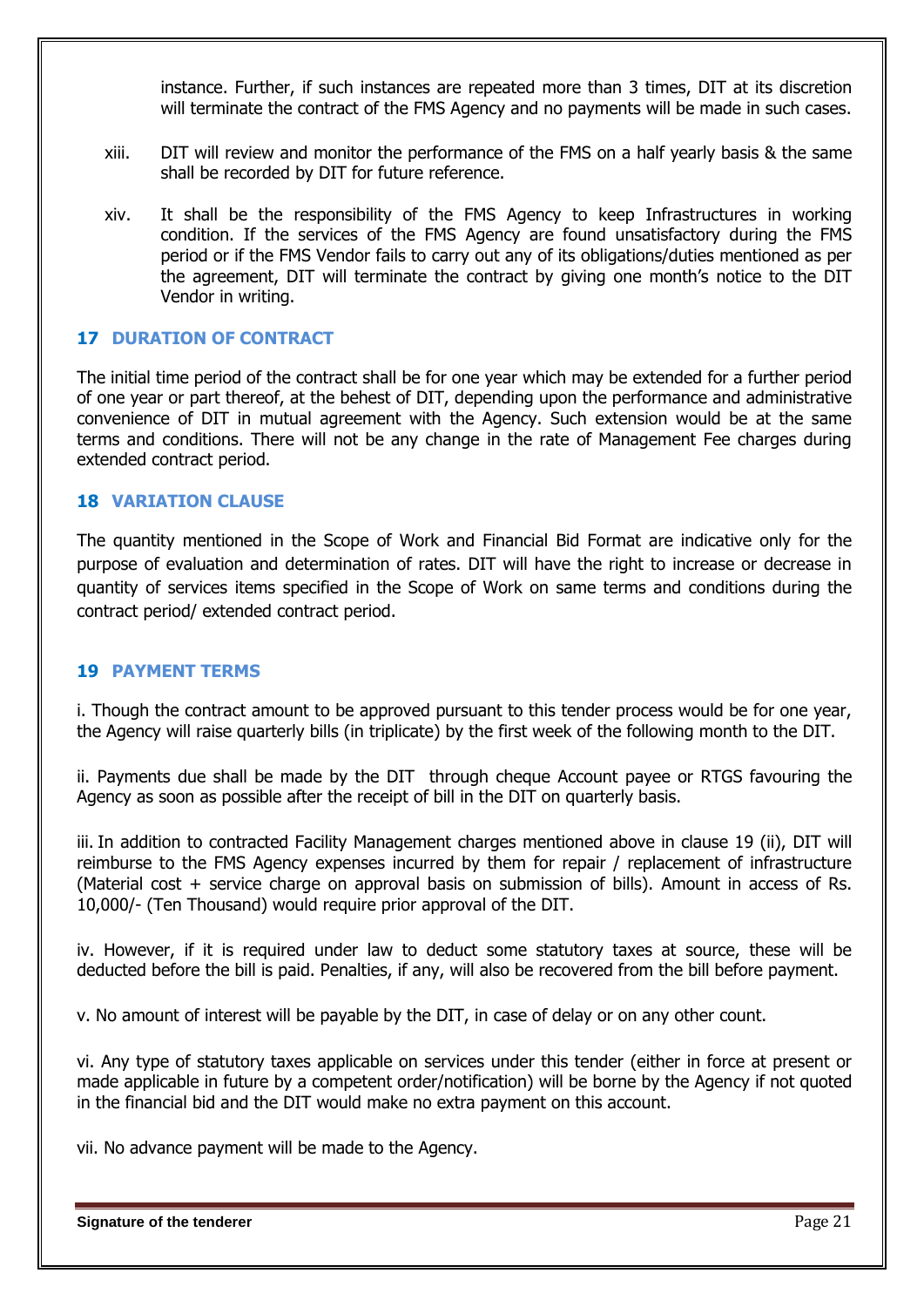#### 20 **CONCILIATION, ARBITRATION & JURISDICTION**

i. In the event of dispute or difference arising between DIT and the Agency, the same shall be discussed in the first instance between the representatives of the Agency and DIT.

ii. If the dispute is not settled amicably, the matter shall be addressed by the aggrieved party to the Authorised signatory of the other party within 21 days of arising of such a claim. If the issue is not resolved within 30 days of receipt of the claim by the respondent party, the aggrieved party shall refer the claim for Arbitration to the Administrative Secretary of DIT within 10 days after the passage of this time. The Administrative Secretary, Department of Information Technology would appoint the Sole Arbitrator/a panel of Arbitrators of the dispute whose decision shall be final and binding on both the parties. Arbitration proceedings will be assumed to have commenced from the day a written and valid demand for arbitration is received by the Administrative Secretary, DIT. The place of arbitration will be Imphal. Wherever applicable, the provisions of the Arbitration and Conciliation Act, 1996 shall apply.

iii. All unresolved disputes arising out of this agreement shall be arbitrated under the jurisdictions of court at Imphal.

### **21 FAILURE TO PROVIDE SERVICES AS REQUISITIONED AS PER THE CONTRACT AGREEMENT**

The Agency shall provide the services as per the requirement of the DIT. Any delay in performance, non-performance or unsatisfactory performance of any service enlisted in terms and conditions of this tender and/or annexure(s) to it will be termed as default of contact on the part of the agency.

i. Liquidated Damages:

In case of any default by Agency, DIT shall have the right to recover from the Agency Liquidated Damages up to a maximum amount of 5% of Annual Contract Agreement Amount, which may be in addition to penalty as defined at (ii) below. DIT also reserves the right to raise justifiable claims in the event of breach of contract or deficiency in service by the Agency.

ii. Penalty for significant deficiencies in Services:

In case of significant deficiencies in Services leading to breach of SLA whole or part of the Performance Security Deposit will be forfeited, in addition to Liquidated Damages as defined in (i) above. Other penal action including debarring for a specified period/black listing may also be taken.

### **22 SUSPENSION OF WORK**

i. If the work is temporarily suspended by the DIT for any reason whatsoever, the DIT will convey temporary suspension of the Work in writing to the Agency for which period, the Agency shall fully or partially stop its activities as advised by the DIT.

ii. Due to the period under suspension if the time schedule gets extended, the work period shall consequently be treated as extended under the terms and conditions as laid out in this RFP.

#### **23 TERMINATION OF CONTRACT AGREEMENT**

i. DIT reserves the right to terminate/curtail the contract at any time after giving one month notice to the Agency owing to deficiency of service, any other breach of contract, in which case the value of the work done to date by the Agency will be paid for at the rates specified in the Agreement after making due deductions for liquidated damages and/or penalty for significant deficiencies in services. Notice in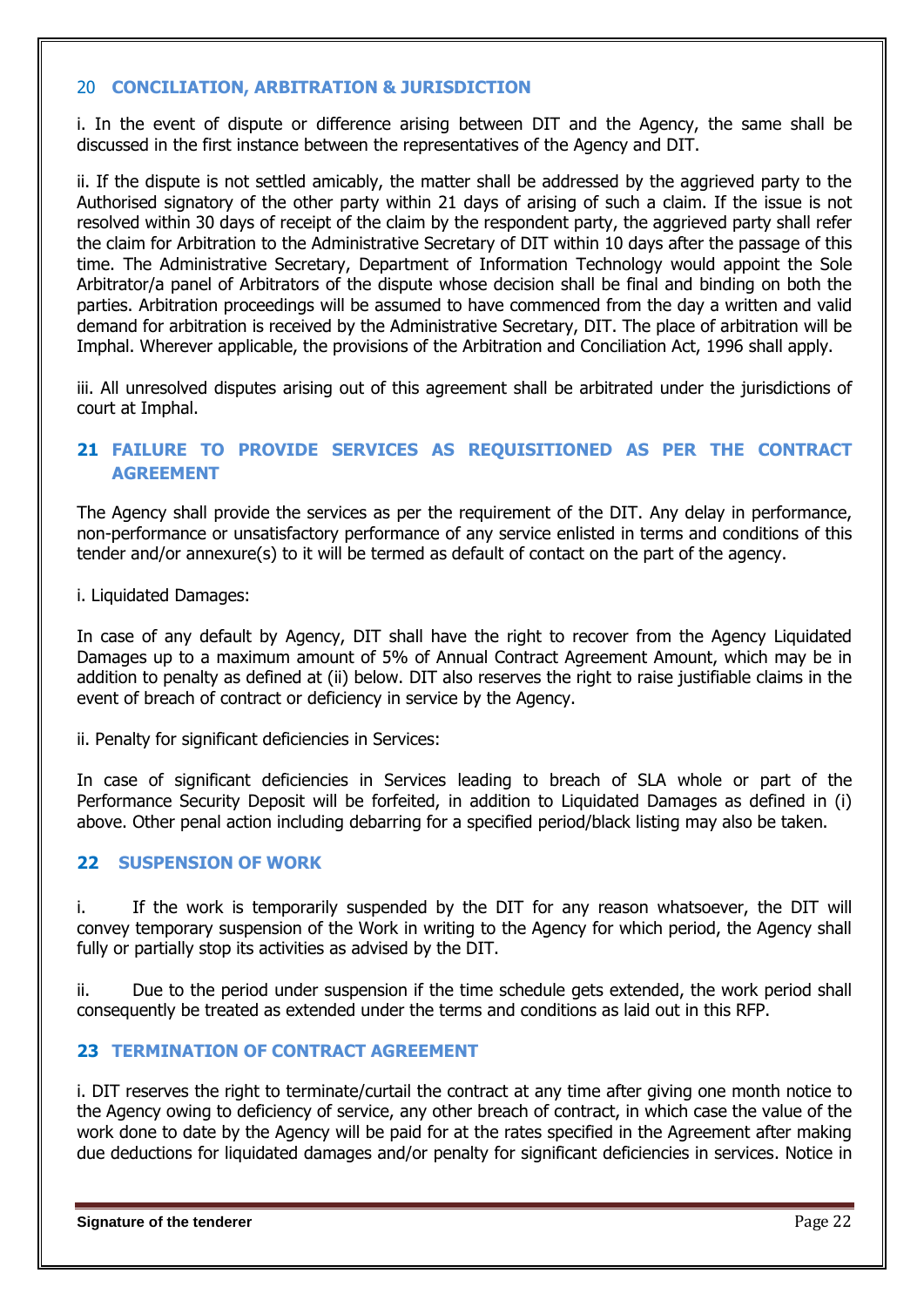writing from the DIT of such termination/curtailment and the reasons therefore shall be conclusive evidence thereof.

### **24 FORCE MAJEURE**

i) Delay in performance or non-performance of any obligation contained herein shall be excused to the extent such failure or non-performance is caused by force majeure.

ii) For purposes of this tender and agreement to be signed in pursuant to tender process, 'Force Majeure' shall mean any cause or event preventing performance of an obligation under the tender or Agreement under the tender, which is beyond the reasonable control of either party hereto, and which by the exercise of due diligence, could not have been avoided or overcome, including fire, flood, sabotage, shipwreck, embargo, explosion, terrorist attack, labour trouble, accident, riot, acts of governmental authority (including acts based on laws or regulations now in existence as well as those enacted in the future), acts of God.

iii) It is expressly agreed that the Agency's ability to provide services to a third party at a price more advantageous to itself or Agency's economic hardship shall not constitute a force majeure event.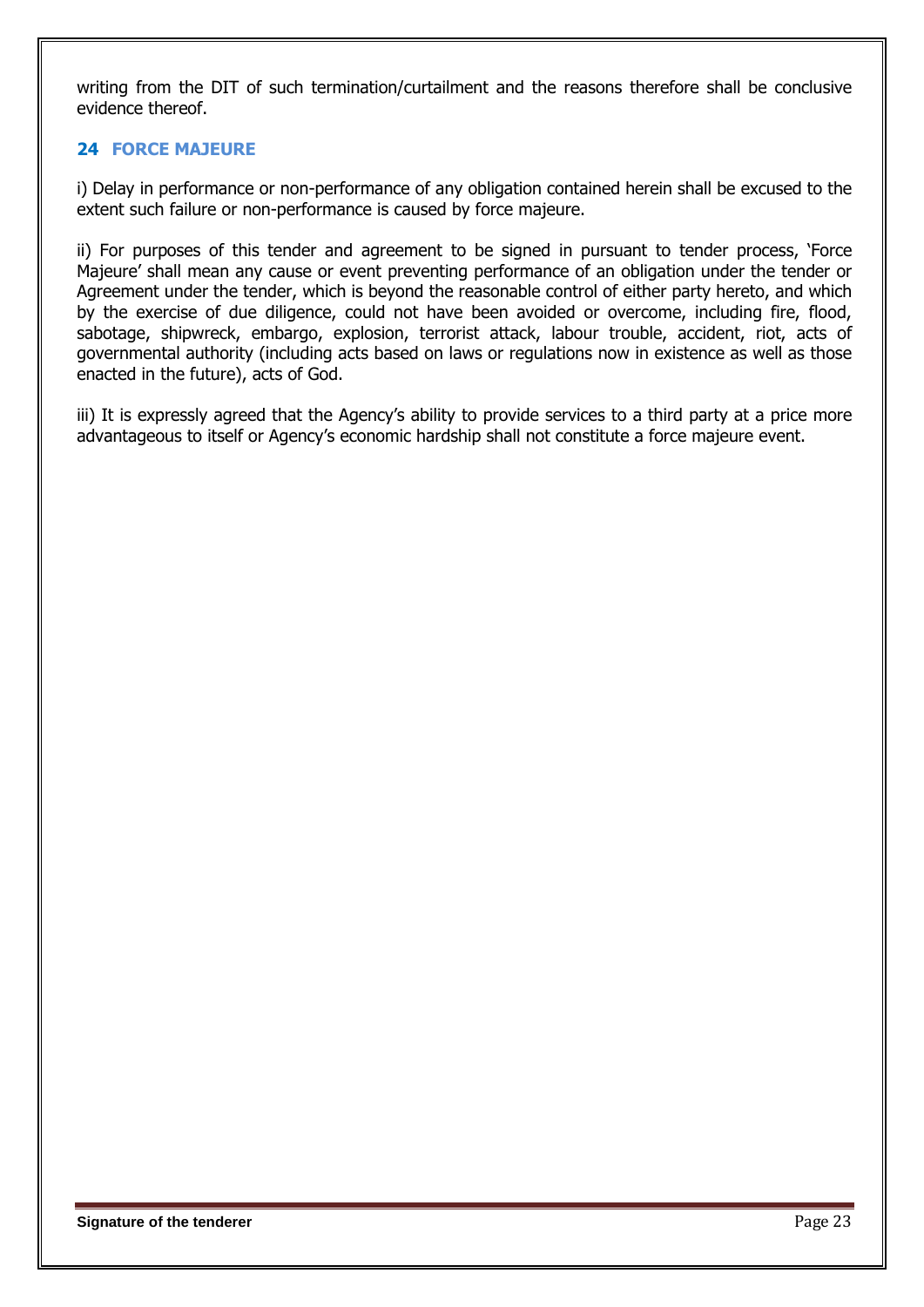**ANNEXURE – I**

### CHECK LIST OF DOCUMENTS TO BE ENCLOSED

## 1. LIST OF DOCUMENTS TO BE SUBMITTED WITH TECHNICAL BID

| SL No.         | Proposal will contain the following documents:                                                                                | Whether enclosed (Yes / No) |
|----------------|-------------------------------------------------------------------------------------------------------------------------------|-----------------------------|
| $\mathbf{1}$   | All pages of RFP duly filled in and signed by the<br>Authorised Signatory of the Bidder firm                                  |                             |
| $\overline{2}$ | Annexure $- I$ : This Check List                                                                                              |                             |
| $\overline{3}$ | Annexure -II, Declaration for acceptance of Terms &<br>Conditions of the Request for Proposal (RFP), duly<br>filled & signed. |                             |
| 4              | Annexure $-$ III, Technical Bid of the Bidder, duly<br>filled, signed & enclosing documents.                                  |                             |
| 5              | Annexure $-$ V, Format of Agreement, duly initialled                                                                          |                             |
| 6              | Annexure - VII, Performa For Performance Security<br>Bond, duly initialed.                                                    |                             |
| $\overline{7}$ | Proof of payment of Tender fee (scanned copy of<br>DD/ Banker Cheque)                                                         |                             |
| 8              | Proof of payment of EMD in DIT office (scanned copy<br>of DD/Banker's Cheque / BG                                             |                             |

## 2. LIST OF DOCUMENTS TO BE SUBMITTED AS FINANCIAL BID

| SL No.   Proposal will contain the following documents:                            | Whether enclosed (Yes / No.) |
|------------------------------------------------------------------------------------|------------------------------|
| Financial Bid to be filled online on the downloaded<br>format as per Annexure - IV |                              |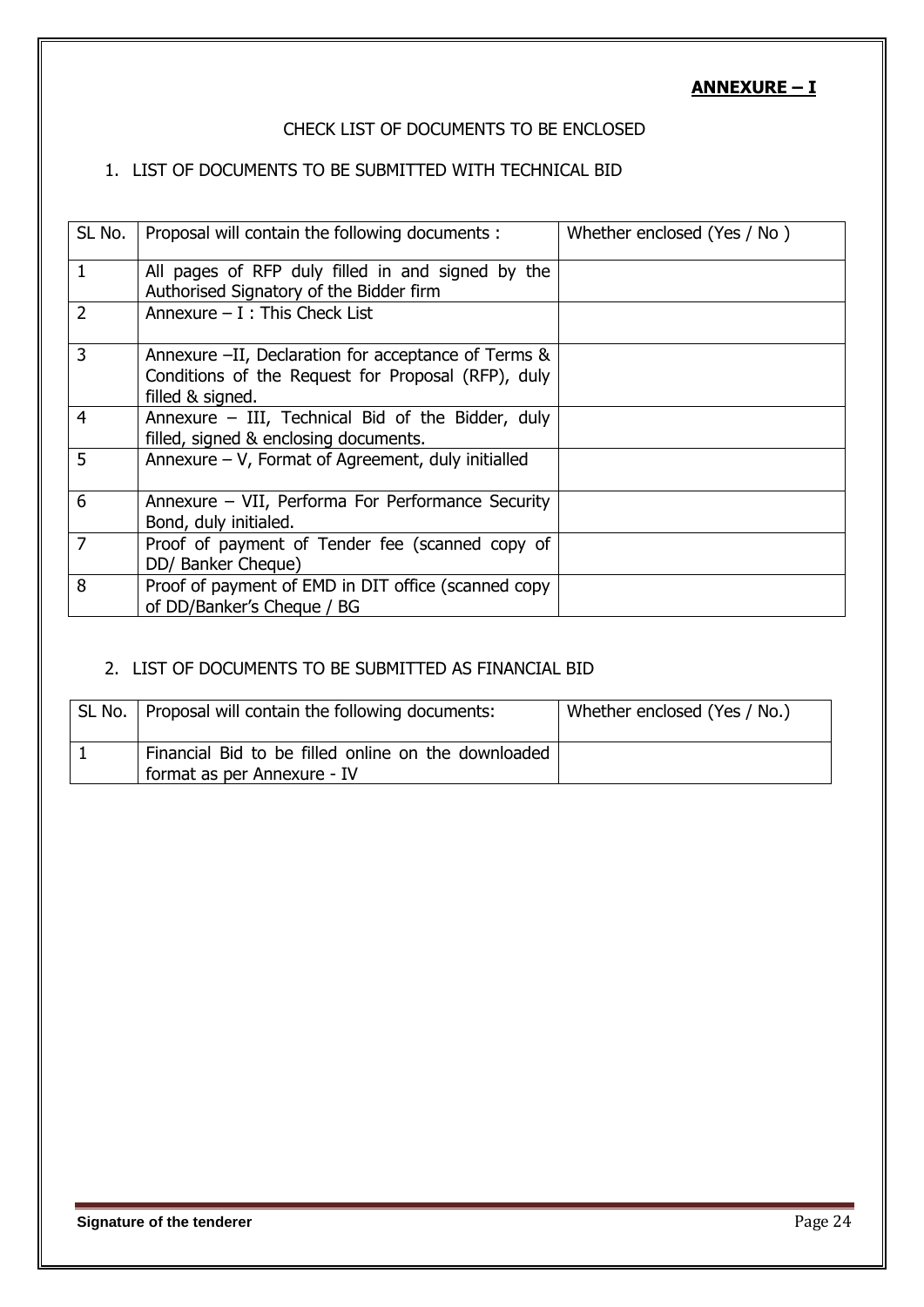### **ANNEXURE - II**

(To be submitted on the Letterhead of the responding agency) {Place} {Date}

To,

Additional Director Department of Information Technology 4th Floor, Western Block New Secretariat Imphal - 795001

Ref: RFP Notification no <xxxx> dated <dd/mm/yy>

Subject: Declaration for acceptance of terms & conditions of the RFP for Engagement of Agency for Facility Management Service at IT Park.

Dear Sir,

| We, |                                                                 |    |     |         |       | having                                         | our | office        | at  |
|-----|-----------------------------------------------------------------|----|-----|---------|-------|------------------------------------------------|-----|---------------|-----|
|     |                                                                 |    |     |         |       |                                                |     |               |     |
| &   | Conditions                                                      | ∩t | the | Reauest | For   | Proposal                                       |     | (RFP)         | No. |
|     |                                                                 |    |     |         | dated | <u> The Communication of the Communication</u> |     | issued by DIT |     |
|     | few cases then Associated for FMC few IT Double Membrison liked |    |     |         |       |                                                |     |               |     |

for engaging Agency for FMS for IT Park, Mantripukhri.

Our offer will remain valid for 120 days from the date of opening of Technical Bid

Place: Bidder's Company Seal:

Date: Date: **Authorized Signatory's Signature:** 

Authorized Signatory's Name and Designation: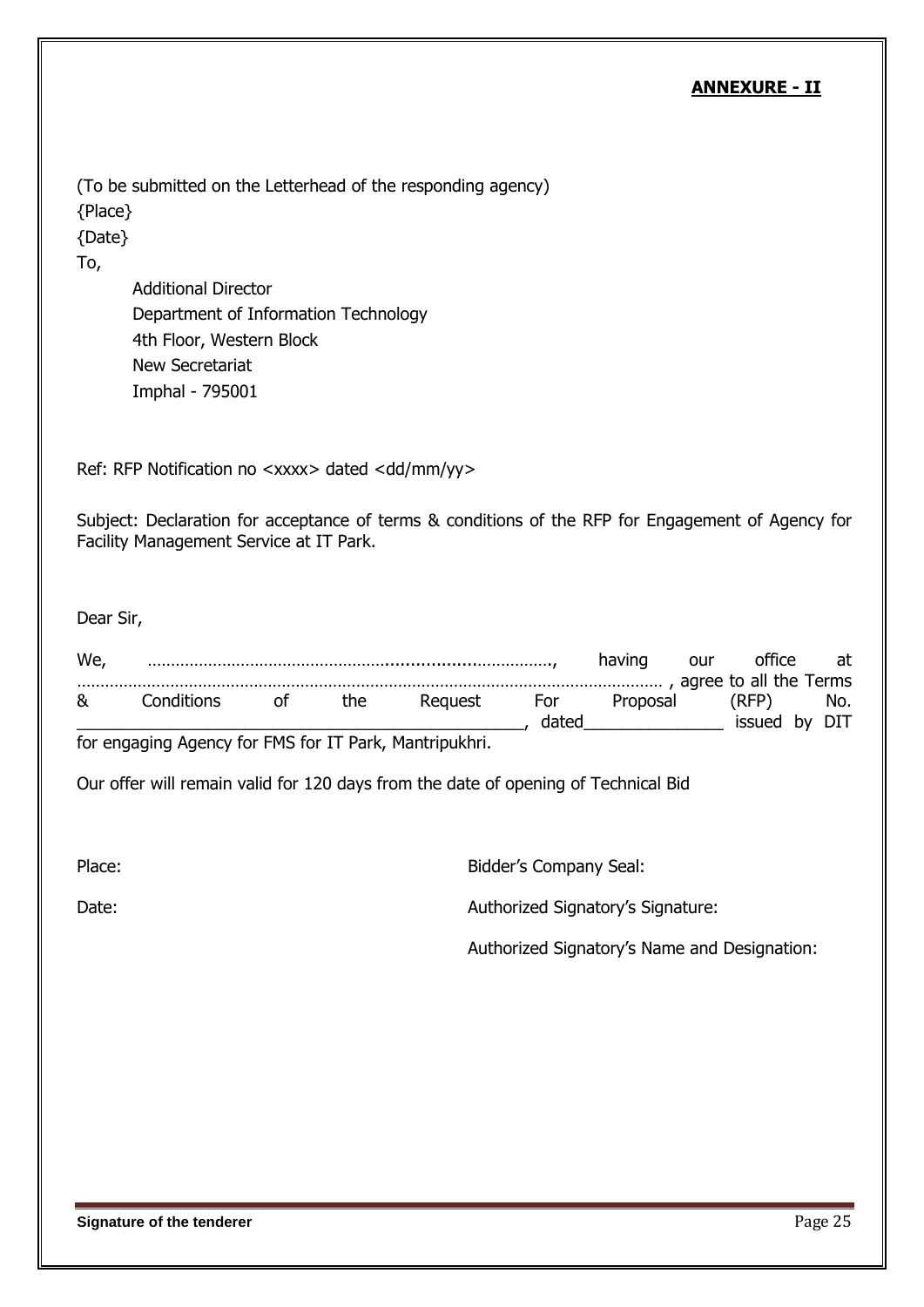## **ANNEXURE - III**

#### **Technical Bid**

| SI<br>No.      | <b>Details</b>                                                                                                                                                                                                                                                                                                                                                                                                                                                                                                                                                           | Bidders Response enclose the<br>proofs<br>wherever applicable |
|----------------|--------------------------------------------------------------------------------------------------------------------------------------------------------------------------------------------------------------------------------------------------------------------------------------------------------------------------------------------------------------------------------------------------------------------------------------------------------------------------------------------------------------------------------------------------------------------------|---------------------------------------------------------------|
| $\mathbf{1}$   | Name of the Company / Firm                                                                                                                                                                                                                                                                                                                                                                                                                                                                                                                                               |                                                               |
| $\overline{2}$ | Profile of the Firm (Proprietor /Partnership /<br>Private Limited / Public Limited)                                                                                                                                                                                                                                                                                                                                                                                                                                                                                      |                                                               |
| $\overline{3}$ | <b>Registered Office</b><br>Address and contact details<br>Telephone No.<br>e- Mail ID.                                                                                                                                                                                                                                                                                                                                                                                                                                                                                  |                                                               |
| $\overline{4}$ | <b>Turn Over Details</b><br>Year 2015 - 2014<br>Year $2014 - 2013$<br>Year 2013 - 2012<br>(Audited financial statements / Balance sheet to<br>be enclosed)                                                                                                                                                                                                                                                                                                                                                                                                               |                                                               |
| 5              | No. of similar assignment handled in last three<br>years & Existing reputed / major clientele<br>thereof.<br>Copies of Work orders & certificate proof of<br>having<br>requisite<br>experience<br><b>of</b><br>Facility<br>Management Service to reputed organization /<br>Govt Firms / Public sector undertakings etc.                                                                                                                                                                                                                                                  |                                                               |
| 6              | Copy of income Tax PAN<br>i.<br>Copy of service Tax Registration<br>ii.<br>Certificate No. and date of issue<br>Copy of PF & ESI Registration<br>iii.<br>certificates<br>Copy of Service Tax Registration No,<br>iv.<br>and the date of issue.<br><b>VAT Registration Number</b><br>ν.<br>Professional Tax Number<br>vi.<br>Copy of the Registration certificate<br>vii.<br>issued by office of the Labour<br>Commissioner under Contract Labour<br>(Regulation & Abolition ) Act 1970<br>(Copies of registration certificates to be<br>submitted along with the tender) |                                                               |

We hereby certify that all the information provided above is correct and true to the best of our knowledge. Place: Place: Bidder's Company Seal:

Date: Date: **Authorized Signatory's Signature:** 

Authorized Signatory's Name and Designation:

Note: Additional pages, duly signed may be attached wherever is necessary.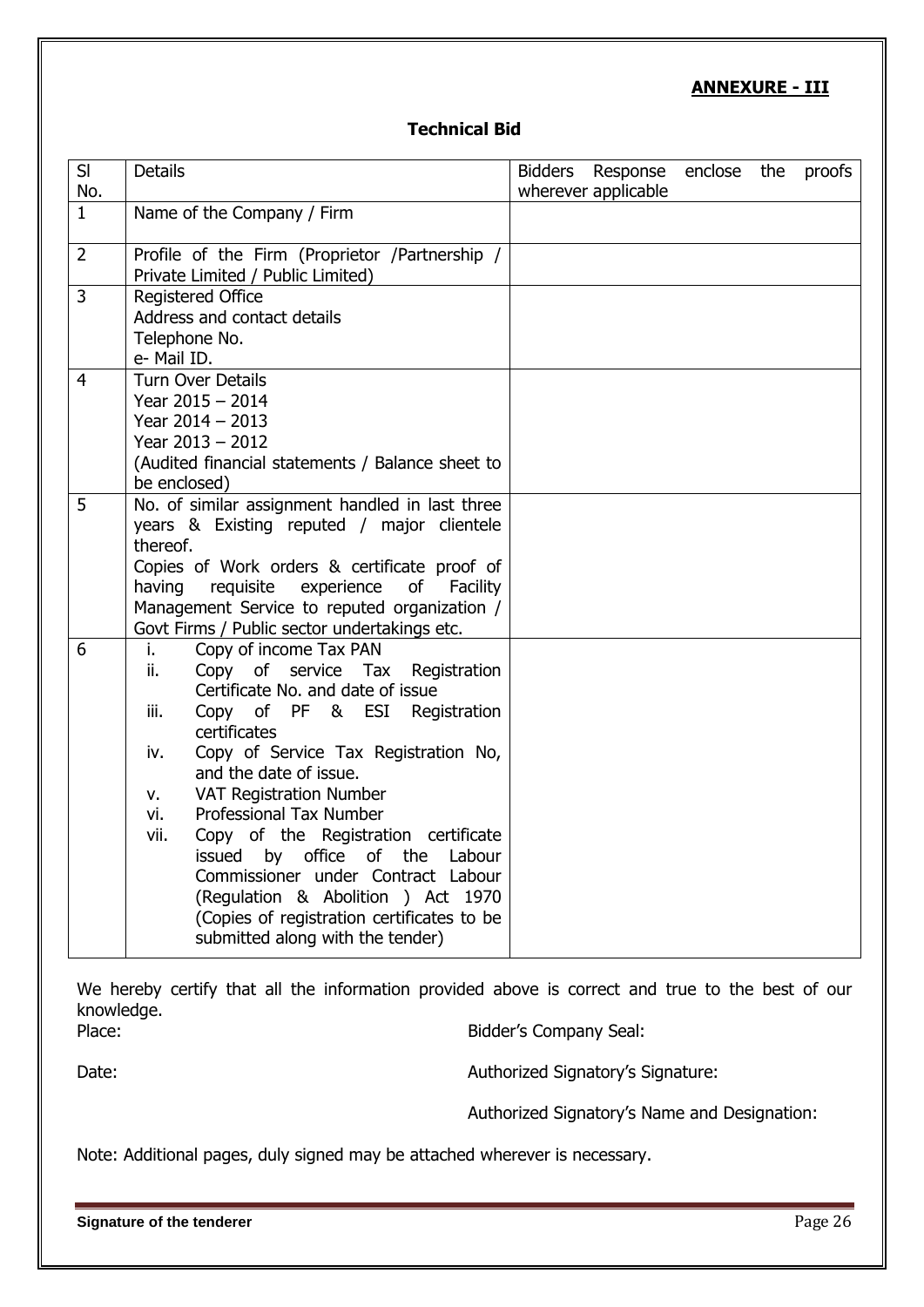## **ANNEXURE - IV**

## **Financial Bid**

Facility Management Service (FMS) for entire IT Park (Security Barrack, DG Shed, Parking Shed, Security Boot at the main gate).

| $\overline{SI}$       | Description                                                                                                                                                       | Rate | <b>Unit</b> | Annual cost Rs. (All |
|-----------------------|-------------------------------------------------------------------------------------------------------------------------------------------------------------------|------|-------------|----------------------|
| No.                   |                                                                                                                                                                   |      |             | Inclusive)           |
| $\mathbf{1}$          | Operation,<br>Management<br>and<br>Maintenance of Networking equipment<br>such as Switches, Routers, Modems,<br>Firewall and LAN including structured<br>cabling. |      |             |                      |
| $\overline{2}$        | Prevention/<br>For<br>Detection<br><b>Systems</b><br>including fire Extinguisher.                                                                                 |      |             |                      |
| 3                     | Lifts                                                                                                                                                             |      | No.         |                      |
| $\overline{4}$        | 250 KVA Diesel Generator.                                                                                                                                         |      | No.         |                      |
| 5                     | 9 U Rack.                                                                                                                                                         |      | No.         |                      |
| 6                     | Main LT Panels for power/ Electricity<br>connections.                                                                                                             |      | No.         |                      |
| $\overline{7}$        | A/Cs.                                                                                                                                                             |      | No.         |                      |
| 8                     | Solar<br>Panels<br>with<br><b>Battery</b><br>and<br>connection.                                                                                                   |      | No.         |                      |
| 9                     | UPS with Battery.                                                                                                                                                 |      | No.         |                      |
| 10                    | Civil Works (Tiles, Glasses,<br>Doors,<br>Windows and Partitions etc.)                                                                                            |      | No.         |                      |
| 11                    | Helpdesk Services.                                                                                                                                                |      |             |                      |
| 12                    | Housekeeping.                                                                                                                                                     |      |             |                      |
| 13                    | Physical Security Personnel of IT Park.                                                                                                                           |      | No.         |                      |
| 14                    | Waste Handling and Disposal                                                                                                                                       |      | ÷,          |                      |
| <b>Quoted Amount</b>  |                                                                                                                                                                   |      |             |                      |
| Quoted Amount in Word |                                                                                                                                                                   |      |             |                      |

Place: **Bidder's Company Seal:** 

Date: Date: **Authorized Signatory's Signature:** 

Authorized Signatory's Name and Designation.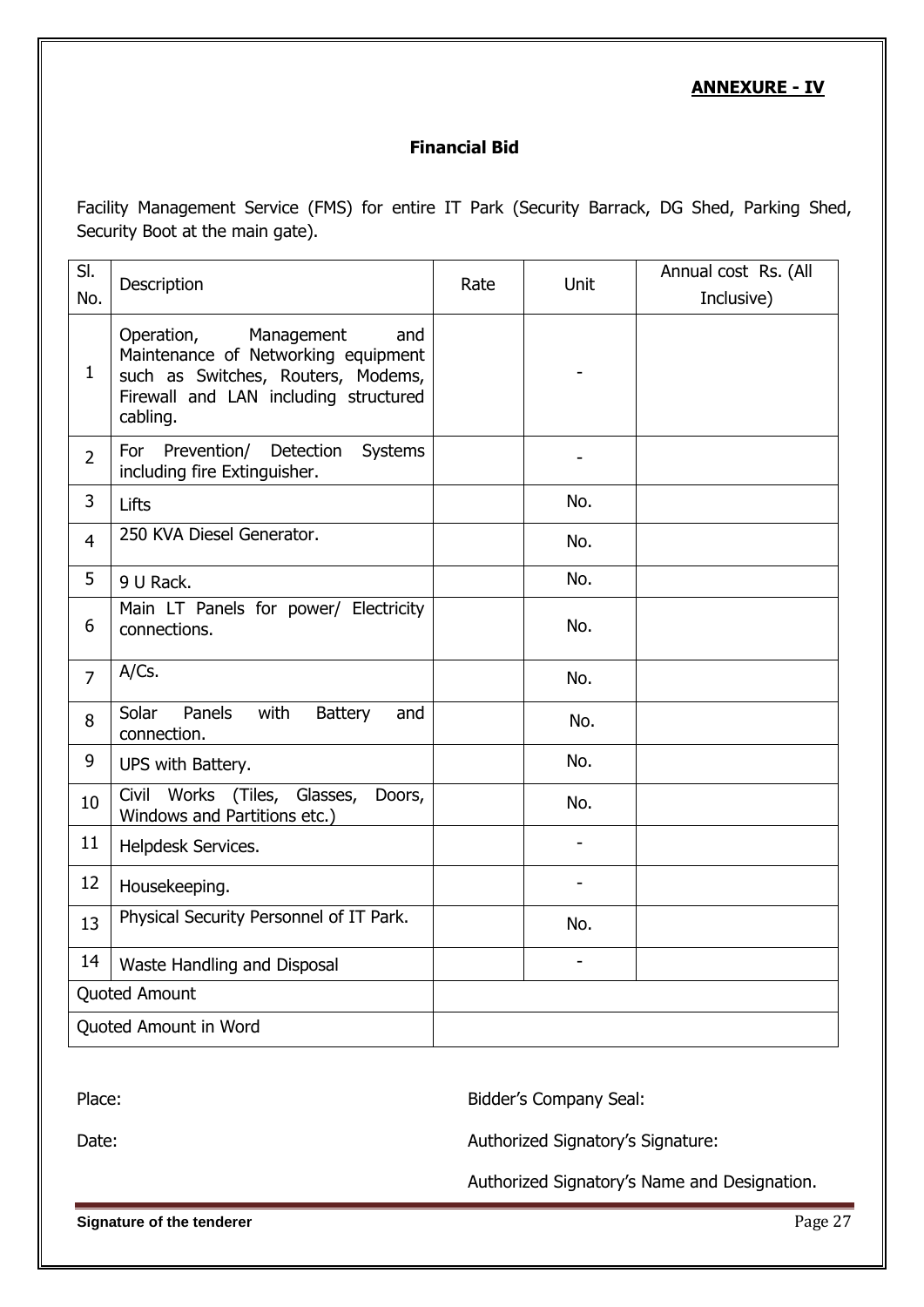## **ANNEXURE - V**

#### FORMAT OF AGREEMENT

This AGREEMENT (hereinafter called the "Agreement") is made on the \_\_\_\_\_\_\_\_\_\_\_\_\_ day of the month of \_\_\_\_\_\_\_\_\_\_\_\_\_\_, 2016, between the Governor, represented by Department of Information Technology (DIT) Government of Manipur of the one part and \_\_\_\_\_\_\_\_\_\_\_\_\_\_\_\_\_\_\_\_\_\_\_\_\_\_\_\_\_\_\_\_\_ (hereinafter called the "Agency") on the other hand.

#### **WHEREAS**

- (A) the DIT requires the Services of an Agency for Facility Management at IT Park, Mantripukhri as defined in the RFP document attached to this Agreement (hereinafter called the "Work").
- (B) the Agency, having represented to the DIT that they have the required professional skills, personnel and technical resources, have been selected to complete the Work on the terms and conditions set forth in this Agreement.

NOW THEREFORE the parties hereby agree as follows:

- 1. The following documents hereto shall be deemed to form an integral part of this Agreement:
	- (i) The RFP Document (No.\_\_\_\_\_ dtd. \_\_\_\_\_\_\_) in its entirety along with all its Annexures, Appendices, etc.
	- (ii) Addendum and/or Corrigendum to the RFP Document the Bid Submitted if issued by the DIT.
	- (iii) The Letter of Award issued by the DIT in favour of the Agency.
	- (iv) The bid submitted by the Agency pursuant to this RFP.
- 2. Duration of contract

The initial time period of the contract shall be One Year from \_\_\_\_\_\_\_\_\_\_, which shall be extendable for up to next One year on same terms and conditions, at the behest of DIT. Such extension would be on mutual agreement between DIT and the Agency.

- 3. The mutual rights and obligations of the DIT and the Agency shall be as set forth in the above documents, and in particular:
- a) The Agency shall provide the services as per the Scope of Work as specified in the RFP document and shall fulfil its obligations towards the DIT specified therein in conformity with the time schedule stated therein. Further, the Agency shall perform the Services and carry out its obligations hereunder with all due diligence, efficiency and economy, in accordance with generally accepted professional techniques and practices, and shall observe sound management practices, and employ appropriate advanced technology and safe and effective equipment and methods. The Agency shall always act, in respect of any matter relating to this Agreement or to the Services, as a faithful Contractor to the DIT, and shall at all times support and safeguard the DIT's legitimate interests in any dealings with Third Parties; and
- b) The DIT will make payments to the Agency in accordance with the Letter of Award.

In witness whereof, the Parties hereto have caused this Agreement to be signed in their respective names as of the day and year first above written.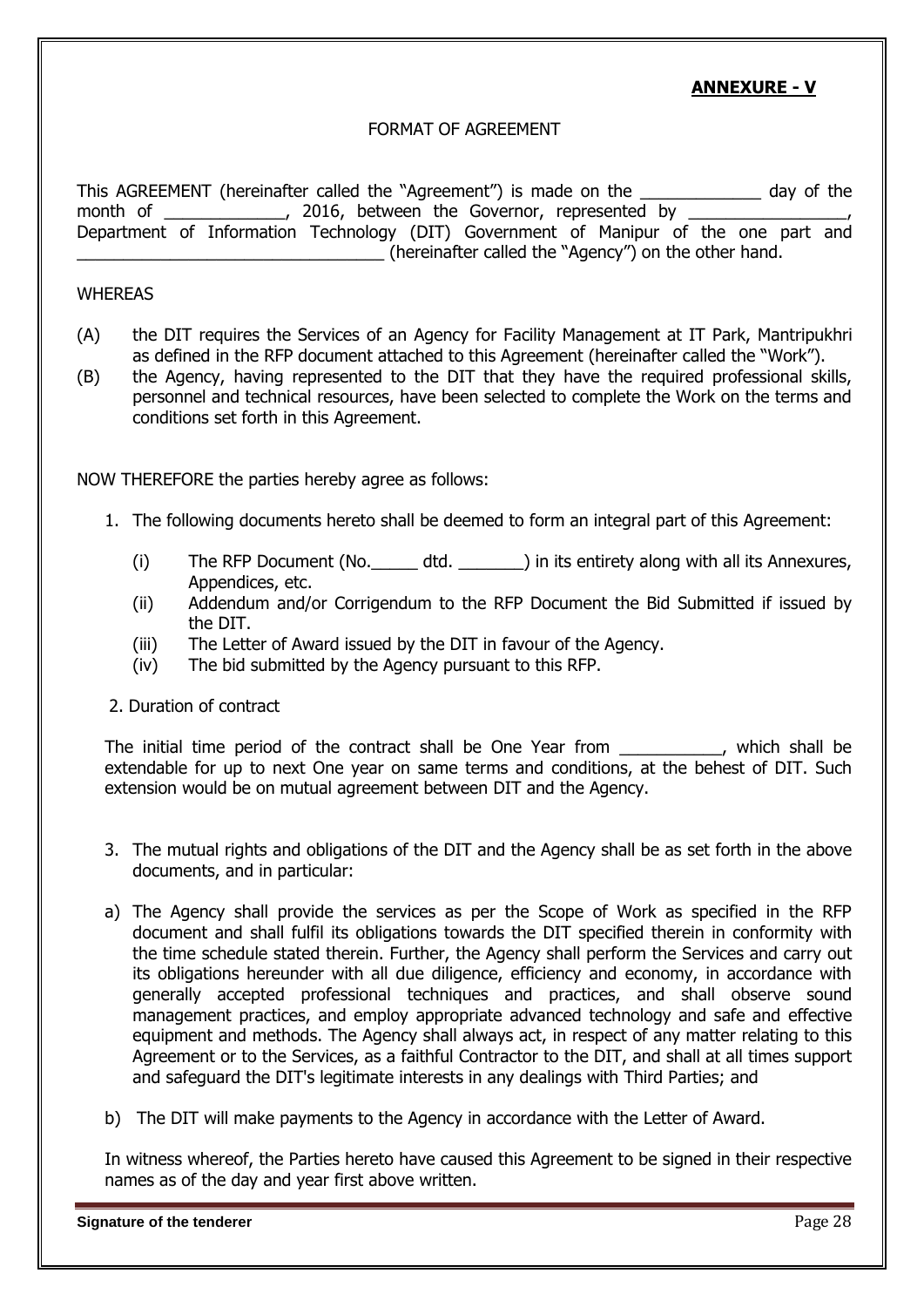Authorised Signatory **Authorised Signatory Authorised Signatory** 

For Department of IT. The same state of the set of the set of the set of the set of the set of the set of the set of the set of the set of the set of the set of the set of the set of the set of the set of the set of the se

Witness:

**a)** Name and Address

- 
- **b)** Name and Address

Note: This agreement should be executed on non-judicial stamped paper, stamped in accordance with the Stamps Act.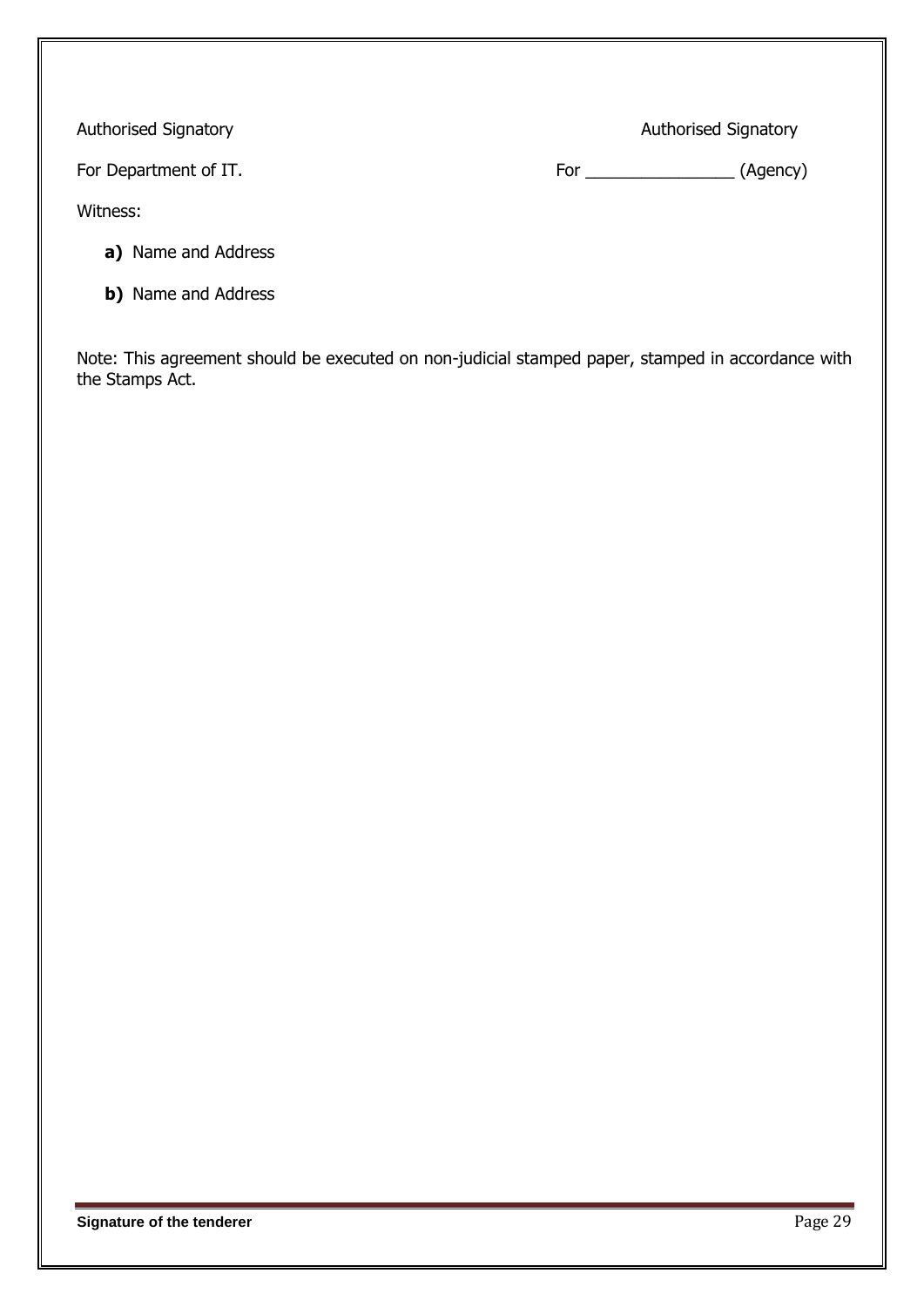## **ANNEXURE – VI**

#### PROFORMA FOR THE EMD BANK GUARANTEE

(to be submitted by the bidder along with bid)

To, Additional Director, Department Information Technology, 4th Floor, Western Block New Secretariat, Imphal - 795001

Sir,

1. In accordance with your RFP for engaging Agency for Providing Facility Management services to IT Park vide RFP No. …………………………. dated 00.00.2016 M/s. ……………………………..… (Name & full address of the firm) (hereinafter called the "Bidder") hereby submits the Bank Guarantee to participate in the said tender as mentioned in the RFP document. It is a condition in the RFP document that the Bidder has to deposit Earnest Money in respect to the tender, with Department of Information Technology (hereinafter referred to as "DIT") by a Bank Guarantee from a Nationalized Bank/ Scheduled Commercial Bank having its branch at Imphal irrevocable and operative till the bid validity date (i.e. 120 days from the date of submission of tender). It may be extended if required in concurrence with the bid validity.

And whereas the Bidder desires to furnish a Bank Guarantee for a sum of Rs. 5,00000/- (Five Lakh only )to the DIT as earnest money deposit.

- 2. Now, therefore, we the ……………………………….…… (Bank), a body corporate constituted under the Banking Companies (Acquisition and Transfer of Undertaking) Act. 1969 (delete, if not applicable) and branch Office at…………………... (hereinafter referred to as the Guarantor) do hereby undertake and agree to pay forthwith on demand in writing by the DIT of the said guaranteed amount without any demur, reservation or recourse.
- 3. We, the aforesaid bank, further agree that the DIT shall be the sole judge of as to whether the Bidder has committed any breach or breaches of any of the terms costs, charges and expenses caused to or suffered by or that may be caused to or suffered by the DIT on account thereof to the extent of the Earnest Money required to be deposited by the Bidder in respect of the said RFP Document and the decision of the DIT that the Bidder has committed such breach or breaches and as to the amount or amounts of loss, damage, costs, charges and expenses caused to or suffered by or that may be caused to or suffered by the DIT shall be final and binding on us.
- 4. We, the said Bank further agree that the Guarantee herein contained shall remain in full force and effect until it is released by the DIT and it is further declared that it shall not be necessary for the DIT to proceed against the Bidder before proceeding against the Bank and the Guarantee herein contained shall be invoked against the Bank, notwithstanding any security which the DIT may have obtained or shall be obtained from the Bidder at any time when proceedings are taken against the Bank for whatever amount that may be outstanding or unrealized under the Guarantee.
- 5. Any notice by way of demand or otherwise hereunder may be sent by special courier, fax, registered post or other electronic media to our address, as aforesaid.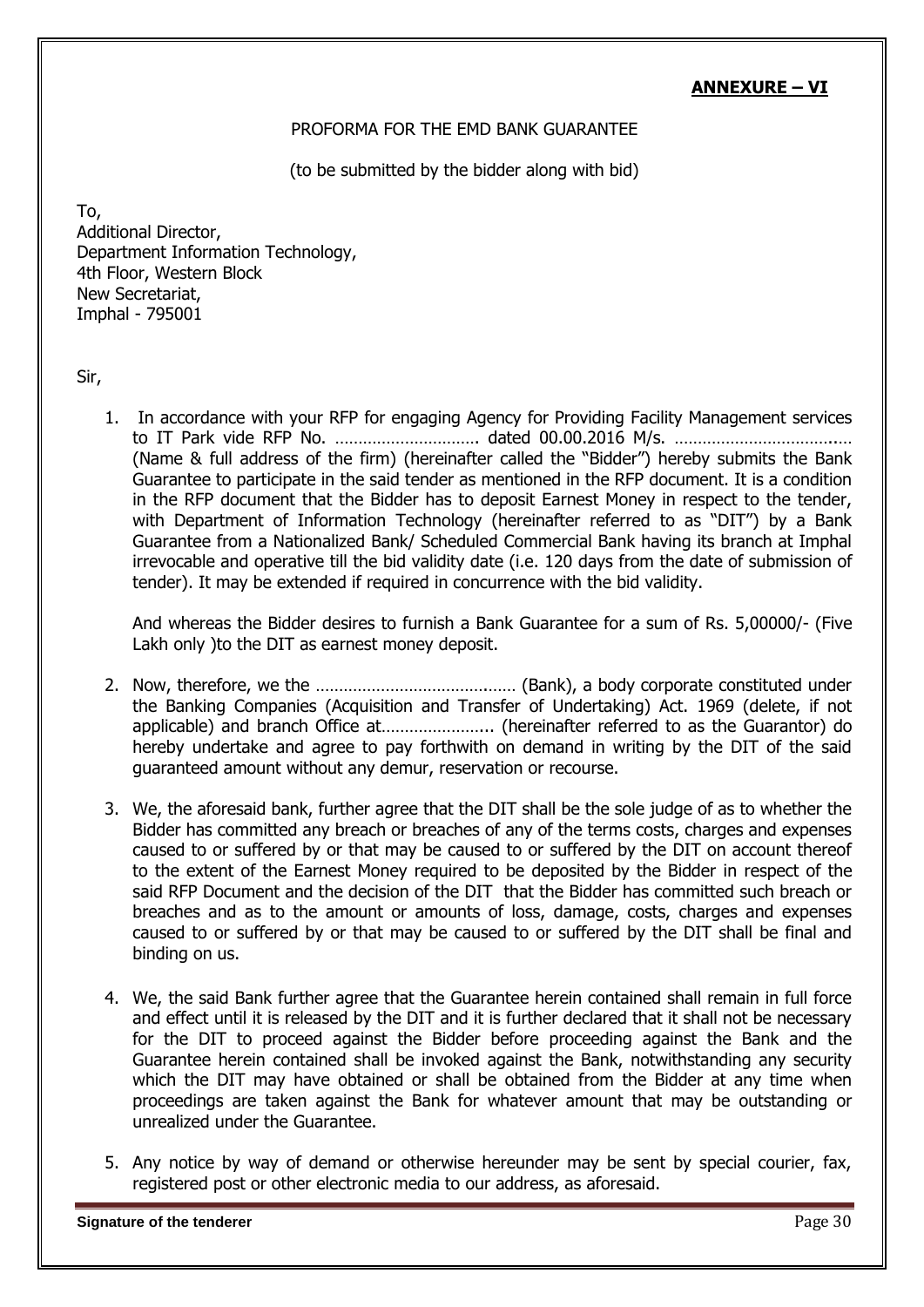- 6. If it is necessary to extend this guarantee on account of any reason whatsoever, we undertake to extend the period of this guarantee on the request of our constituent under intimation to you.
- 7. The right of the DIT to recover the said amount of Rs. ………….(Rupees ……………only) from us in manner aforesaid will not be precluded/ affected, even if, disputes have been raised by the said M/s. ……….………………(Bidder) and/ or dispute or disputes are pending before any court, authority, officer, tribunal, arbitrator(s) etc..
- 8. Notwithstanding anything stated above, our liability under this guarantee shall be restricted to Rs. 5,00000/- (Rupees Five Lakh Only) and our guarantee shall remain in force till bid validity period i.e. 120 days from the last date of bid submission and unless a demand or claim under the guarantee is made on us in writing within three months after the Bid validity date, all your rights under the guarantee shall be forfeited and we shall be relieved and discharged from all liability there under.
- 9. This guarantee shall be governed by and construed in accordance with the Indian Laws and we hereby submit to the exclusive jurisdiction of courts of Justice in India for the purpose of any suit or action or other proceedings arising out of this guarantee or the subject matter hereof brought by bidder may not be enforced in or by such count.
- 10. We hereby confirm that we have the power/s to issue this Guarantee in your favor under the Memorandum and Articles of Association/ Constitution of our bank and the undersigned is/are the recipient of authority by express delegation of power/s and has/have full power/s to execute this guarantee under the Power of Attorney issued by the bank in your favour.

Rubber stamp of the bank

| Authorized Power of Attorney Number: |
|--------------------------------------|
| Complete Postal address of Bank:     |
|                                      |

In presence of:

WITNESS (with full name, designation, address & official seal, if any)

(1) ……………………………………… (2) ………………………………………

Note: This guarantee should be issued on non-judicial stamp paper, stamped in accordance with the Stamps Act.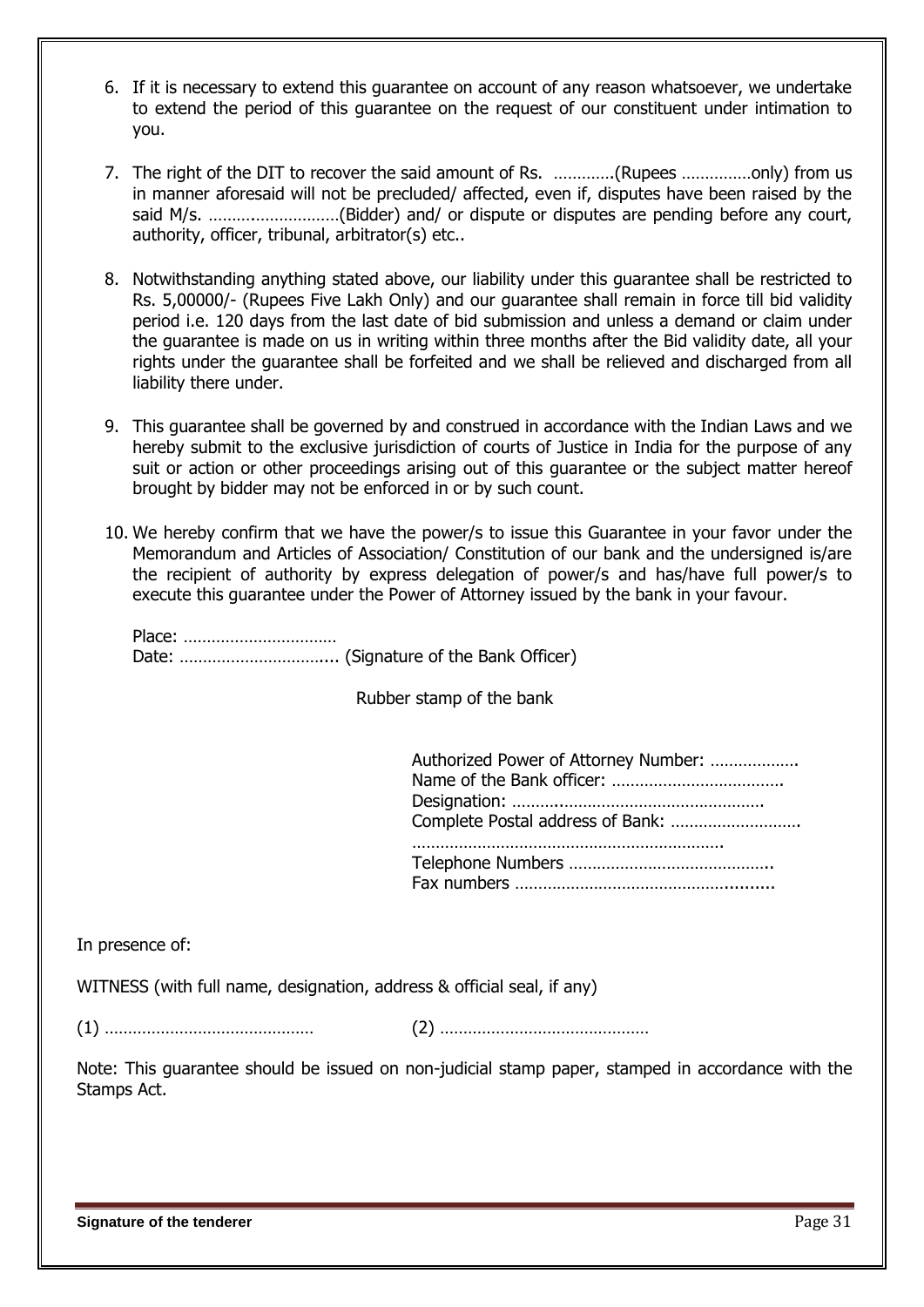### **ANNEXURE – VII**

#### **PROFORMA FOR PERFORMANCE SECURITY BOND**

(to be submitted by the successful bidder at the time of agreement)

In consideration of Department of Information Technology (hereinafter called DIT,) having agreed to exempt \_\_\_\_\_\_\_\_\_\_\_\_\_\_\_\_\_\_\_\_\_\_\_\_\_\_\_\_\_\_\_\_\_\_\_ (here in after called the said Service Provider from the demand of Bank Guarantee for Rs. for the due fulfillment by the said Service Provider of the terms & conditions to be contained in an Agreement in connection with the contract for Facility Management Service of IT Park Building at Mantripukhri. we, (name of the bank) **Example 2** (here in after referred to as "the Bank") at the request of \_\_\_\_\_\_\_\_\_\_\_\_\_\_\_\_\_\_\_\_\_\_\_\_\_\_\_\_\_\_\_\_\_Service Provider's do hereby undertake to pay to DIT, IMPHAL, and an amount of not exceeding \_\_\_\_\_\_\_\_\_\_\_\_\_\_\_\_\_\_\_\_\_\_\_\_\_\_\_\_\_\_\_\_\_\_\_, against any loss or damage caused to or suffered or would be caused to or suffered by the DIT, IMPHAL, \_\_\_\_\_\_\_\_\_\_\_\_ by reason of any breach by the said Service Providers of any of the terms & conditions contained in the said agreement. 2. We (name of the bank) and the state of the bank) and the state of the bank of the bank of the bank of  $\alpha$  and  $\alpha$  and  $\alpha$  and  $\alpha$  bereby undertake to pay the amounts due and payable under this guarantee without any demur, merely on a demand from

DIT, IMPHAL, stating that the amount claimed is due by way of loss or damages caused to or would be caused to or suffered by the DIT, IMPHAL, reason of breach by the said Service Provider of any of the terms & conditions contained in the said agreement or by reason of the Service Providers failure to perform the said Agreement. Any such demand made on the bank shall be conclusive as regards the amount due and payable by the Bank under this guarantee where the decision of the DIT, IMPHAL, in these counts shall be final and binding on the bank. However, our liability under this guarantee shall be restricted to an amount not exceeding Rs.

3. We undertake to pay to DIT, IMPHAL, any money so demanded not withstanding any disputes raised by the Service Provider in any suit or proceeding pending before any court or tribunal relating thereto our liability under the present being absolute and unequivocal. The payment so made by us under this bond shall be valid discharge of our liability for payment there under and the Service Provider shall have no claim against us for making such payment.

 $\mathcal{L}_\text{max}$  , and the contract of the contract of the contract of the contract of the contract of the contract of the contract of the contract of the contract of the contract of the contract of the contract of the contr

4. We (name of the bank) and the state of the bank) and the state of the state of the state of the state of the state of the state of the state of the state of the state of the state of the state of the state of the state the guarantee herein contained shall remain in full force and effect immediately for a period of Eighteen months from date herein and further agree to extend the same from time to time (one year after) so that it shall continue to be enforceable till all the dues of DIT, IMPHAL, under or by virtue of the said agreement have been fully paid and its claims satisfied or discharged or till DIT, IMPHAL,, certifies that the terms & conditions of the said agreement have been fully and properly carried out by the said Service Provider(s) and accordingly discharges this guarantee.

5. We (name of the bank) further agree with the DIT, IMPHAL, that DIT, IMPHAL, shall have the fullest liberty without our consent and without affecting in any manner our obligations hereunder to vary any of the terms & conditions of the said agreement or to extend time of performance by the said contactor(s) from time to time or to postpone for any time to time any of the powers exercisable by DIT, IMPHAL, against the said Service Provider and to forbear or enforce any of the terms & conditions relating to the said agreement and we shall not be relieved from our liability by reason of any such variation, or extension being granted to the said Service Provider or for any forbearance, and or any omission on part of the DIT, IMPHAL, or any indulgence by DIT, IMPHAL,to the said Service Provider or by any such matter or thing whatsoever which under the law relating to sureties would , but for this provision, have effect of so relieving us.